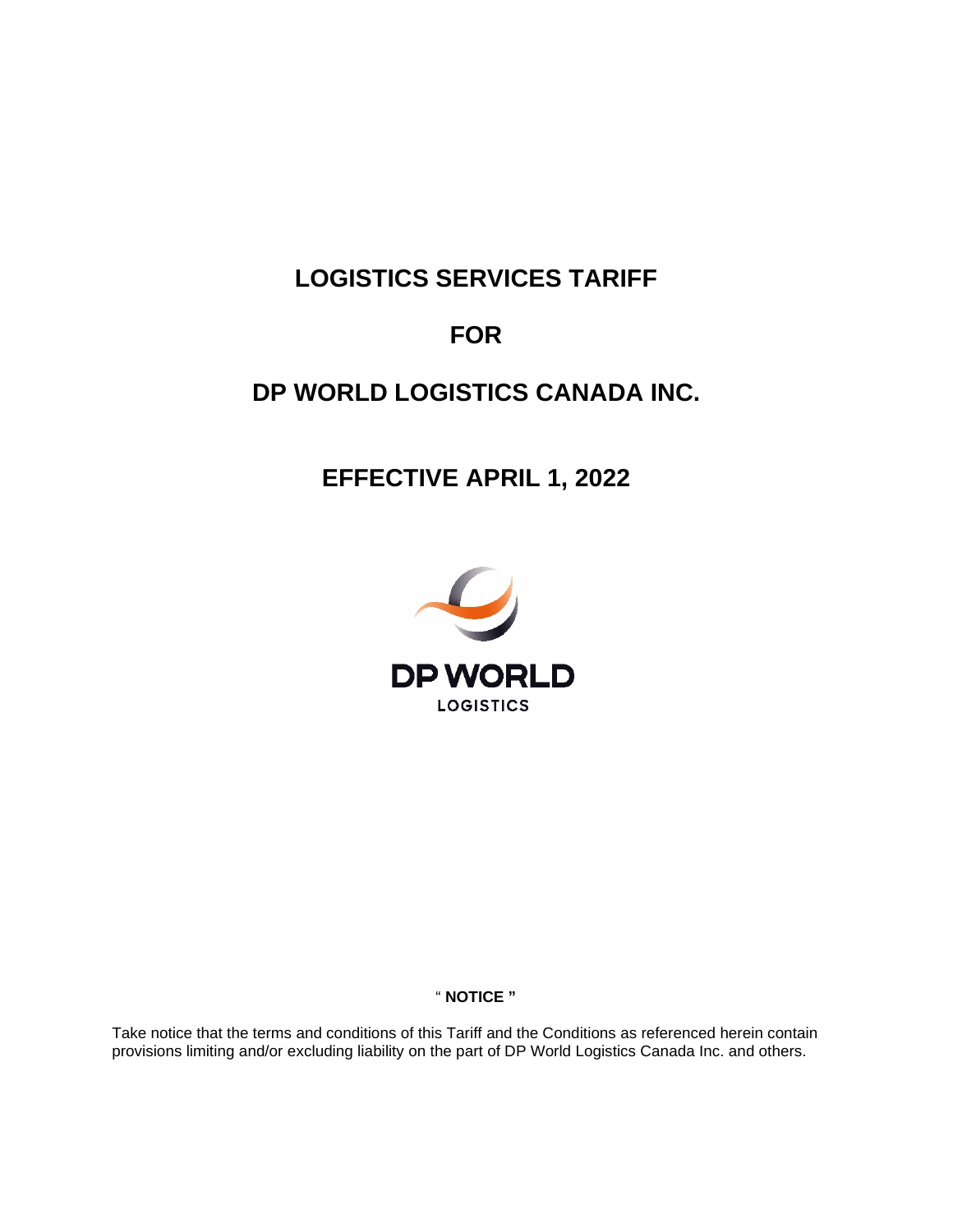# **TABLE OF CONTENTS**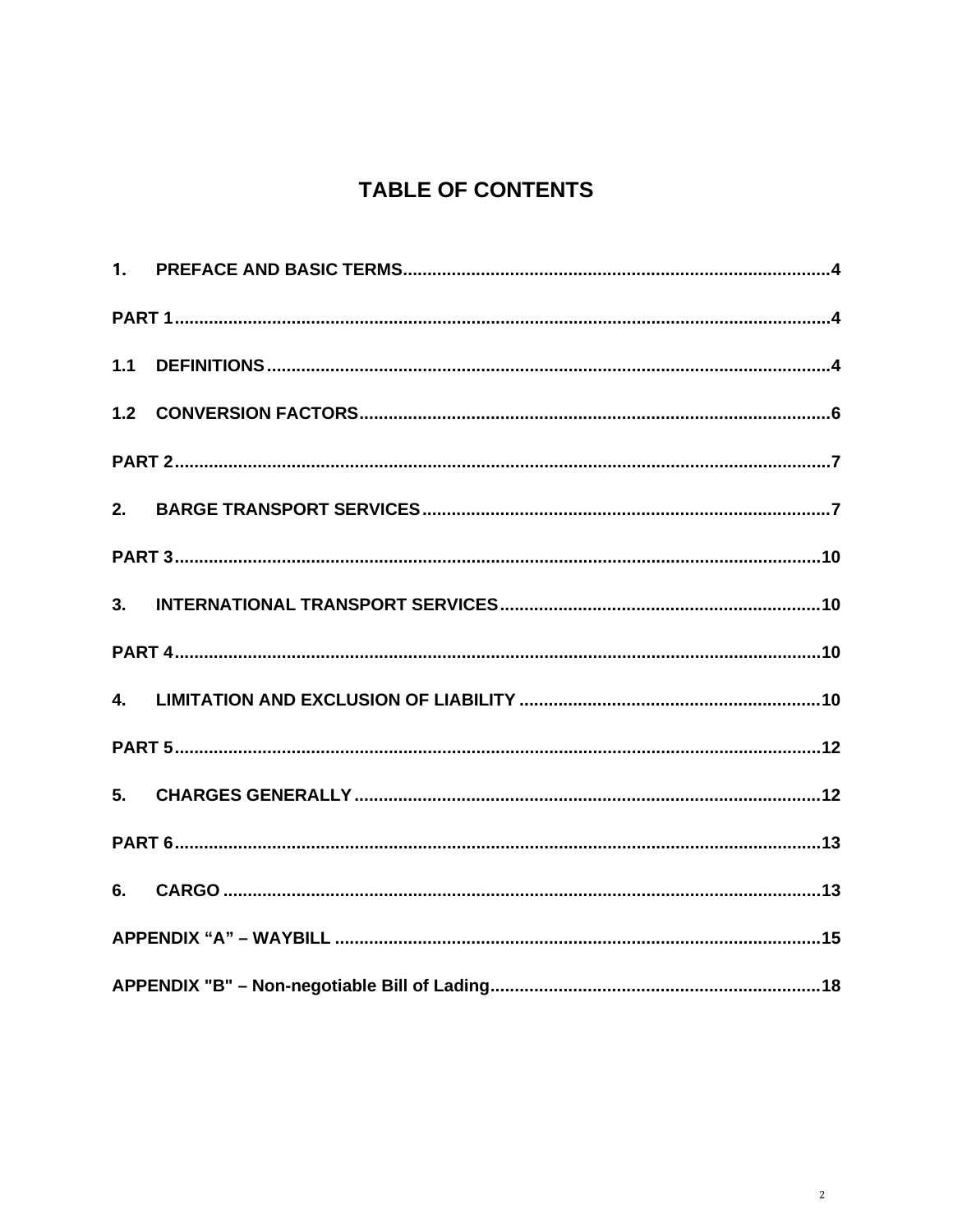# **COMPANY INFORMATION**

| <b>Hours of Operations:</b> | <b>Regular Office Hours</b>                                                            | 0800 to 1630 Monday to Friday,<br>excluding Public Holidays |
|-----------------------------|----------------------------------------------------------------------------------------|-------------------------------------------------------------|
|                             | <b>Terminal Operations</b>                                                             | 24 hours per day, 7 days a week                             |
| <b>Telephone Numbers:</b>   | Main Office:                                                                           | (604) 255 5151                                              |
| <b>Address:</b>             | 4720 Kingsway, Suite<br>1500, Metrotower II,<br>Burnaby, B.C. Canada<br><b>V5H 4N2</b> |                                                             |

**Website:**

[www.dpworldcanada.com](http://www.dpworldcanada.com/)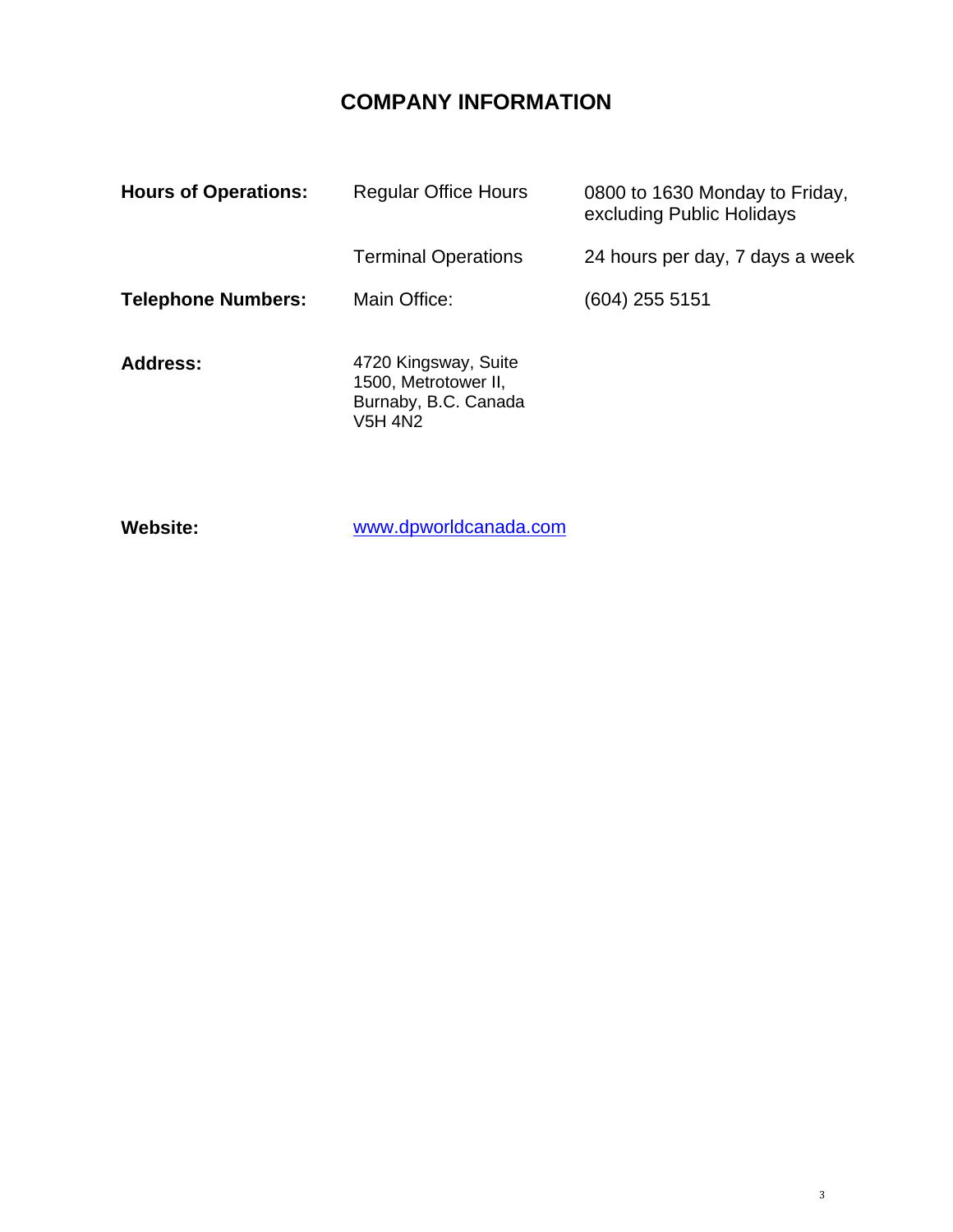#### <span id="page-3-0"></span>**1. PREFACE AND BASIC TERMS**

#### *Short Title*

This Tariff may be cited as the "LOGISTICS SERVICES TARIFF" and is generally referred to as the "Tariff."

#### *Publication*

This Tariff is published by DP World Logistics Canada Inc. ("DPWL")

#### *Effective Date and Changes*

This Tariff shall be subject to change without specific notice and such changes will be effective from such other date specified in the notice.

#### *Scope of Tariff*

This Tariff and all rates, charges, terms, conditions, rules, regulations and definitions contained herein shall apply to the Transport Services as defined below in Section 1.1

DPWL provides the Transport Services to the Customers, subject to the terms, conditions, rules, regulations and definitions of this Tariff, and the DP World Logistics Canada Inc.– Standard Trading Conditions for Freight Forwarding and Logistics Services (the "Conditions"), available on-line at www.dpworldcanada.com, both of which shall govern the relationship between DPWL and such Customers except as otherwise excluded by this Tariff. Where there is a direct conflict between this Tariff and the Conditions, the provisions of this Tariff shall apply but only to the extent of such conflict.

Services outside the scope of this Tariff, including general terminal services, may be provided at Centerm by DP World (Canada) Inc. under the terms of the Terminal Services Tariff for DP World (Canada) Inc., at DPWFS under the terms of the Terminal Services Tariff for DP World Fraser Surrey Inc, or at Duke Point under the terms of the Terminal Services Tariff for DP World (Nanaimo) Inc. All these Tariffs are available on-line at www.dpworldcanada.com and should be consulted by Customers as they contain provisions limiting, and/or excluding liability.

#### *Notice to Public*

This Tariff and the Conditions are notice that the conditions, rates, charges, terms, conditions, exclusions from liability, limitations, rules, regulations and definitions contained herein apply to all Customers of any of the services described herein, or any of the property described herein without specific notice, quotation or prior arrangement.

DPWL reserves the right to furnish all equipment, supplies and materials and to perform all services in connection with the Services.

#### *Limitations and Exclusion of Liability*

Take notice that the terms and conditions of this Tariff and the Conditions contain provisions limiting, and/or excluding liability on the part of DPWL, its' respective affiliates and others.

#### *Charges*

Charges for Services shall not exceed the rates published in this Tariff. All charges quoted herein are in Canadian dollars and based on performing the work during Straight Time operating periods.

### **PART 1**

#### <span id="page-3-2"></span><span id="page-3-1"></span>**1.1 DEFINITIONS**

In this Tariff:

The definitions set out in the Conditions are incorporated herein.

**Abandoned Cargo** - means any Cargo that is under DPWL control due to not having been withdrawn from a Terminal by a Customer or Vessel Owner, as applicable, thirty (30) days after the expiration of any applicable Free Time or the Customer has confirmed in writing that they have abandoned the Cargo.

**Barge** – means any tug and/or barge or other Vessel, whether owned, chartered, hired, used or otherwise engaged by DPWL, for the provision of Barge Transport Services.

**Barge Transport Service(s)** - means the provision or arrangement by DPWL of Cargo transportation services within Canada as described in Part 2 between any of Centerm, DPWFS or Duke Point, or such other BC Port(s) as may be agreed.

**BC Port(s)** - means all port terminals located in the Province of British Columbia, Canada.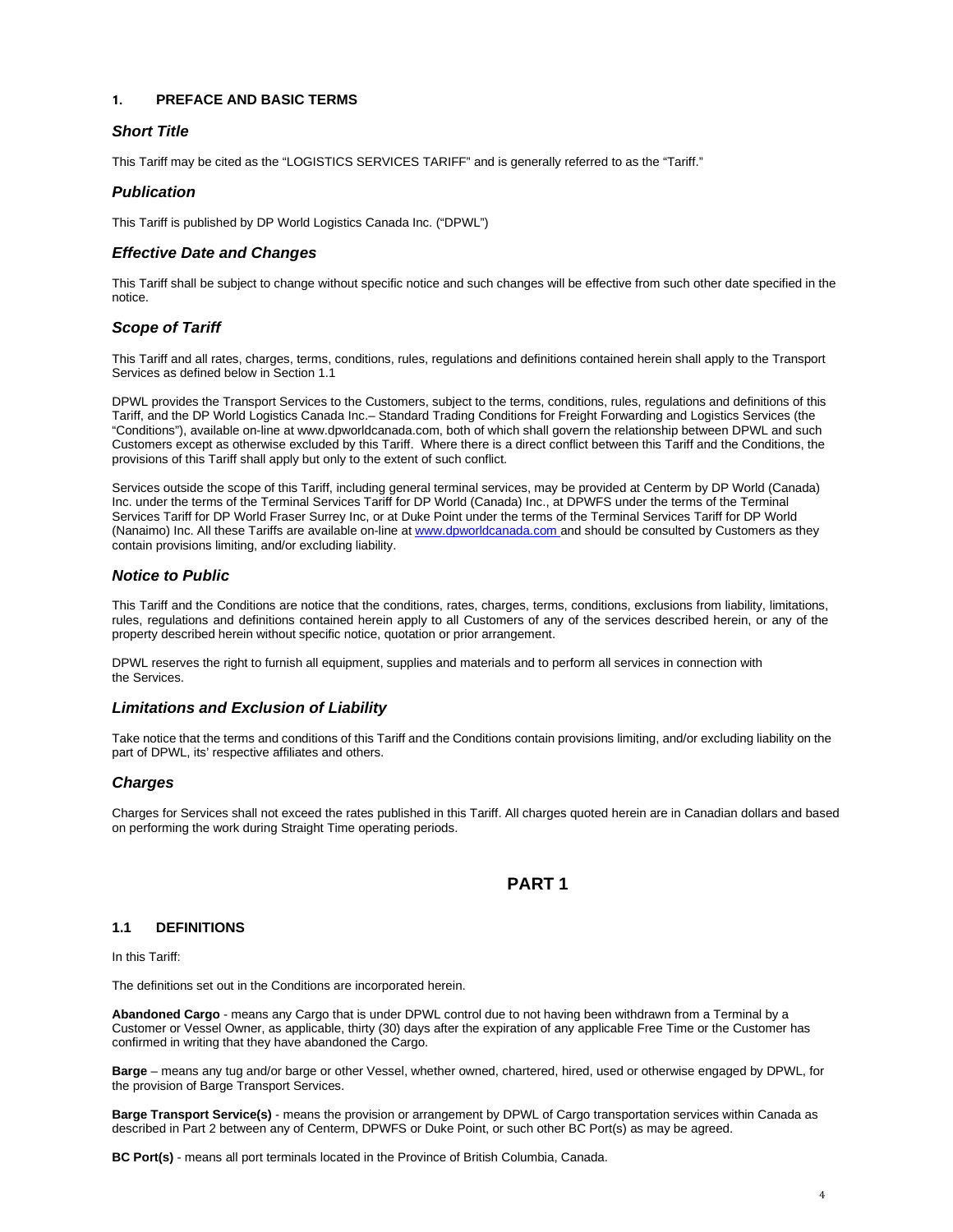**Centerm** – means the container terminal operated by DP World (Canada) Inc. known as Centennial Container Terminal located on the south shore of Burrard Inlet in the Port of Vancouver.

**Collective Agreement** – means an agreement in writing between an employer and an organization of employees that concerns, rates, charges, terms, conditions of employment.

**DPWFS** – means the multi-purpose marine terminal operated by DP World Fraser Surrey Inc. known as DP World Fraser Surrey located on the Fraser River in the Port of Vancouver.

**DPWL** – means DP World Logistics Canada Inc., a corporation pursuant to the Federal laws of Canada and extra-provincially registered in British Columbia (Reg. no. A0058667) having an office at 4720 Kingsway, Suite 1500, Metrotower II, Burnaby, B.C. Canada V5H 4N2, and includes all directors, officers, employees, agents, representatives, authorized external advisors and other third parties acting on the company's behalf.

**Duke Point** – means the multi-purpose marine terminal operated by DP World Nanaimo Inc. known as Duke Point Deep Sea Terminal located on Vancouver Island in the Port of Nanaimo.

**Transport Services** – includes Barge Transport Services and International Transport Services.

**Export** - means the movement of Cargo from an Inland Carrier to a place of rest at a Terminal and its subsequent transfer onto a Vessel for transport to an international destination.

Free Time - means a period of time specified in a Terminal's tariff during which Containerized Cargo or Non- Containerized Cargo, as applicable, may occupy space assigned to it at the Terminal, free of storage charges, either prior to the loading to a Vessel or subsequent to the discharge from a Vessel.

**Inland Carrier** – means railway company, rail carrier, truck carrier, cartage company, tug and barge company operating within the coastal and/or inland waters of British Columbia, a private carrier, or any other transport vehicle that receives or delivers Cargo discharged from or to be loaded onto a Vessel.

**Import** - means the movement of Cargo from a Vessel to a place of rest at the Terminal, and its subsequent transfer to an Inland Carrier.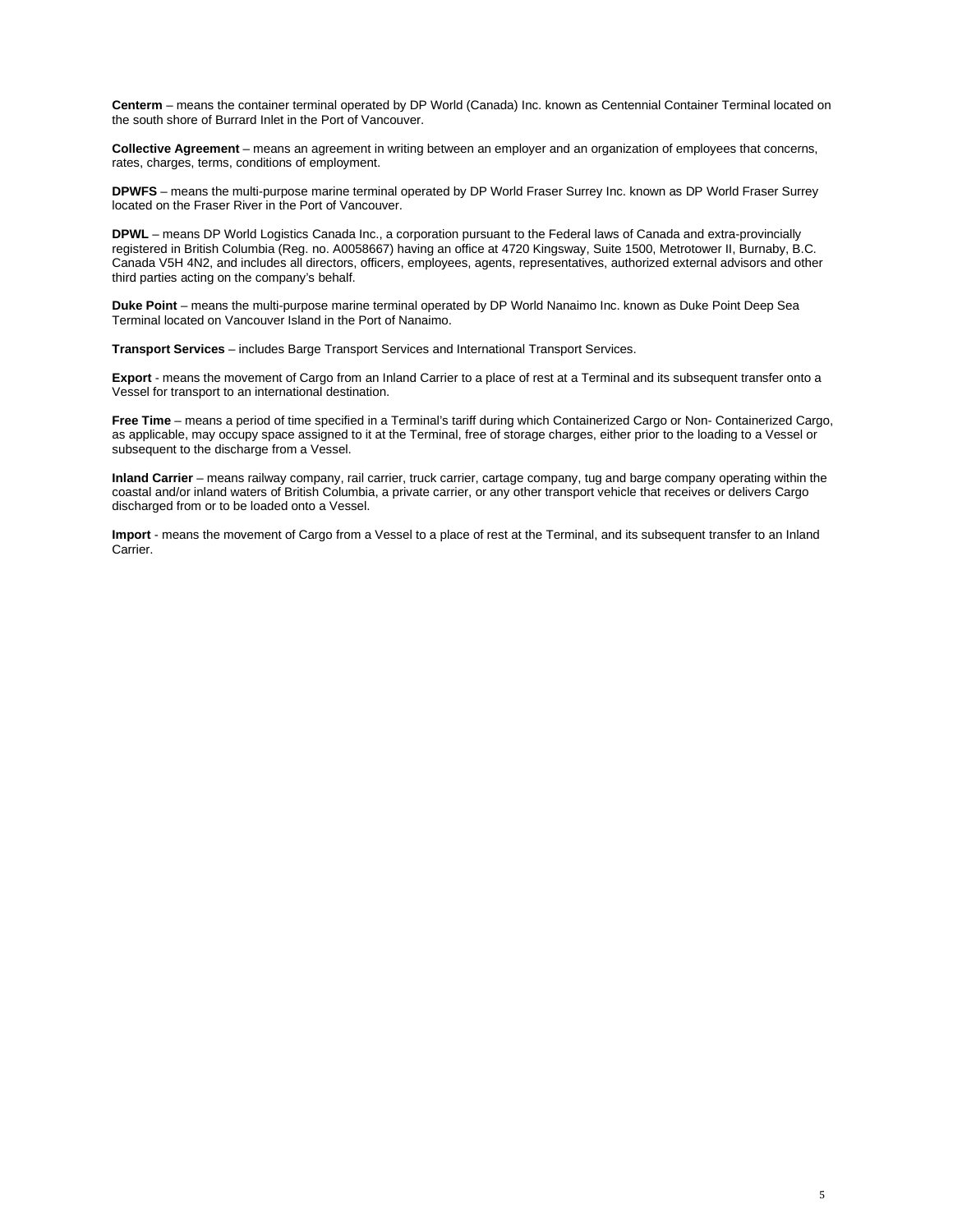**International Transport Service(s)** - means the provision or arrangement by DPWL of Cargo transportation services to or from any international location and a Terminal, or such other BC Ports as may be agreed, and unless otherwise expressly agreed is limited to a single one-way trip from a load port to a discharge port with handling limited to the loading and discharging of Cargo to and from a Vessel (tackle to tackle).

**OOG** – means out of gauge and in respect of a Container means it does not conform to ISO dimensional standards.

**Shipment** – means a single consignment of Cargo tendered on one shipping document at one time from one point of origin by one shipper for one receiver or consignee to one point of destination. A shipment which is transported by a Vessel is distinguished by a separate bill of lading, waybill or similar document issued by or on behalf of a Vessel Owner.

**Straight Time** – means the hours of work defined in a Collective Agreement as regular straight time hours.

**Terminal(s)** – means one or more of Centerm, DPWFS or Duke Point.

**Transport Services** – includes Barge Transport Services and International Transport Services.

**Tonne** - unless otherwise specified, all "Tonnes" shall be regarded as freight tonnes and shall be determined by a weight Tonne of one thousand (1,000) kilograms or a measurement of one (1) cubic meter, whichever is greater.

**Vessel** – includes any motor vessel, steamship, scow, barge or other watercraft. Reference to the Vessel includes, without exception, its owner, charterer, agent, operator and employees.

**Vessel Owner** - includes (a) the actual or registered owner, agent, operator, charterer by demise and master of the Vessel; and (b) the agents, employees, operators or charterers of the individuals set forth in sub-clause (a) of this definition.

**Verified Gross Mass (VGM) –** as defined by the International Maritime Organization (IMO) Regulation 2 of Chapter VI of the International Convention for the Safety of Life at Sea ("SOLAS")

#### <span id="page-5-0"></span>**1.2 CONVERSION FACTORS**

The following conversion factors will be used to convert weight and measurements or other values when needed to apply to the applicable fee(s) contained in this Tariff.

| <b>Converting From</b><br>Kilogram ("kg"): one | <b>Converting To</b><br>equals 2.2046 pounds                                                                                                                                                       |
|------------------------------------------------|----------------------------------------------------------------------------------------------------------------------------------------------------------------------------------------------------|
| Litre("L"): one                                | equals 0.2200 Imperial Gallons or 0.2646 U.S. Gallons                                                                                                                                              |
| Metres ("m"): one                              | equals 3.2808 feet                                                                                                                                                                                 |
| Cubic meter                                    | equals 1,000 Litre, or 35.315 cubic feet, or 0.08830 measurement tons (40 cubic feet), or 0.4238 MFBM,<br>or 220.0 Imperial Gallons, or 27.50 Imperial Bushels, or 6.290 barrels (42 U.S. gallons) |
| Metric Tonne                                   | equals 1000.0 kilograms, 2204.6 pounds, 1.1023 short tons (2000 pounds), or 0.9842 long tons (2240<br>pounds)                                                                                      |
| <b>MFBM</b>                                    | equals 1000 board feet of lumber $(12" \times 12" \times 1")$                                                                                                                                      |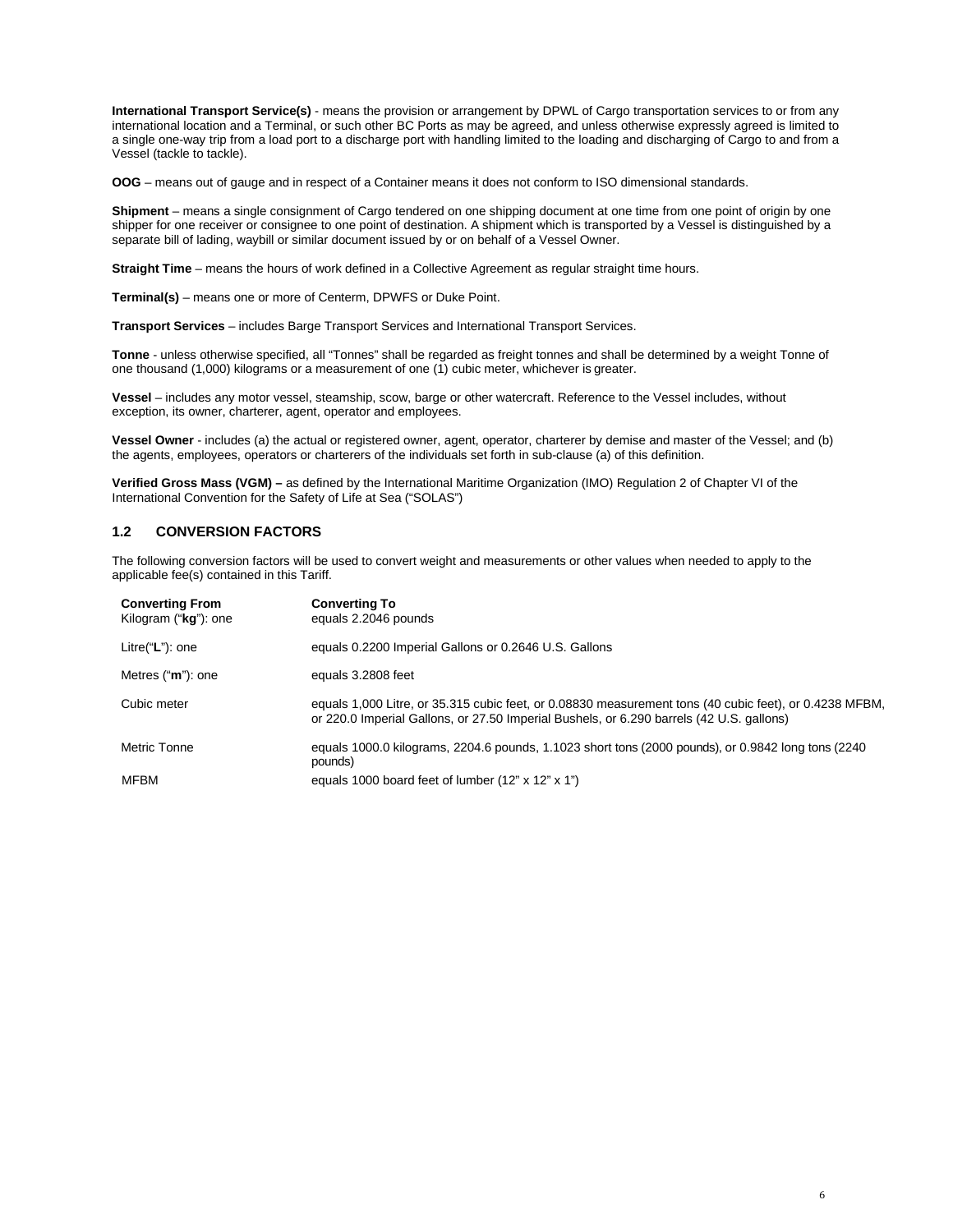# **PART 2**

#### <span id="page-6-1"></span><span id="page-6-0"></span>**2. BARGE TRANSPORT SERVICES**

#### **2.1 Scope of Barge Transport Services**

DPWL may, upon request of a Customer, provide Barge Transport Services in respect of Cargo in a Container for the rates set out in this Part 2. Unless otherwise expressly agreed in writing with DPWL, Section 2.1.1 sets forth the Barge Transport Service's (i) rates, exclusive of all taxes, and (ii) scope of such services.

Barge Transport Services are provided on the terms and conditions of the Non-negotiable Waybill attached hereto as Appendix A (the "**DPWL Waybill**") and Parts 1, 2, 4, 5 and 6 of this Tariff. The terms and conditions of the DPWL Waybill are expressly incorporated into and form part of this Tariff in respect of the Barge Transport Services. Where the terms and conditions of the DPWL Waybill are in conflict with a specific term in this Tariff in respect of the Barge Transport Services, the terms and conditions of the DPWL Waybill shall prevail, but only to the extent of such conflict.

#### **2.1.1 Barge Transport Service - Round and Single Trip rate**

The rate charged to Customers is a rate per Container and includes the followingservices:

#### **For an outbound trip (applicable to Single Trip Rates only):**

- a) handling of the Container at the outbound Terminal from the customary place of rest for Containers prior to loading to the Barge.
- b) loading of the Container as delivered under hook to the Barge,
- c) water transportation of the Container by the Barge from the outbound Terminal to the destination Terminal concluding upon the Container landing under hook after discharge from the Barge; and
- d) terminal handling of the Container at the destination Terminal to the customary place of rest for Containers after landing.

#### **and in the case of a Return Trip (applicable to Round Trip Rates only):**

- e) regular terminal handling of the Container at the destination Terminal to and from the gate but excluding any additional freight charges that may be assessed in accordance with the destination Terminal tariff;
- f) loading of the Container as delivered under hook to the Barge for the return trip;
- g) water transportation of the Container by the Barge to the return Terminal including discharge to under hook; and h) handling of the Container at the return Terminal to the customary first place of rest for Containers after discharge from the Barge.

#### • **Rates between Centerm and Duke Point**

| <b>TIER</b>                                            | <b>Container Volume - Booked by Annually</b> | <b>Round Trip Rate</b>           |  |  |
|--------------------------------------------------------|----------------------------------------------|----------------------------------|--|--|
| Tier 1<br>Tier 2<br>Tier 3                             | 1 to 250<br>251 to 1,250<br>$1.251 +$        | \$882.00<br>\$759.00<br>\$711.00 |  |  |
| <b>Item</b>                                            | Unit                                         | <b>One-Way Trip Rate</b>         |  |  |
| Single Trip                                            | Per Container                                | \$441.00                         |  |  |
| <b>Rates between DPWFS and Duke Point</b><br>$\bullet$ |                                              |                                  |  |  |
| <b>TIER</b>                                            | <b>Container Volume - Booked by Annually</b> | <b>Round Trip Rate</b>           |  |  |
| Tier 1<br>Tier 2<br>Tier 3                             | 1 to 250<br>251 to 1,250<br>$1,251 +$        | \$882.00<br>\$759.00<br>\$711.00 |  |  |
| <b>Item</b>                                            | Unit                                         | <b>One-Way Trip Rate</b>         |  |  |
| Single Trip                                            | Per Container                                | \$441.00                         |  |  |
| <b>Rates between Centerm and DPWFS</b><br>$\bullet$    |                                              |                                  |  |  |
| <b>TIER</b>                                            | <b>Container Volume - Booked by Annually</b> | <b>One-Way Trip Rate</b>         |  |  |
| Tier 1<br>Tier 2                                       | 1 to 250<br>251 to 1,250                     | \$341.00<br>\$315.00             |  |  |

*Tier 3 1,251 +* \$289.00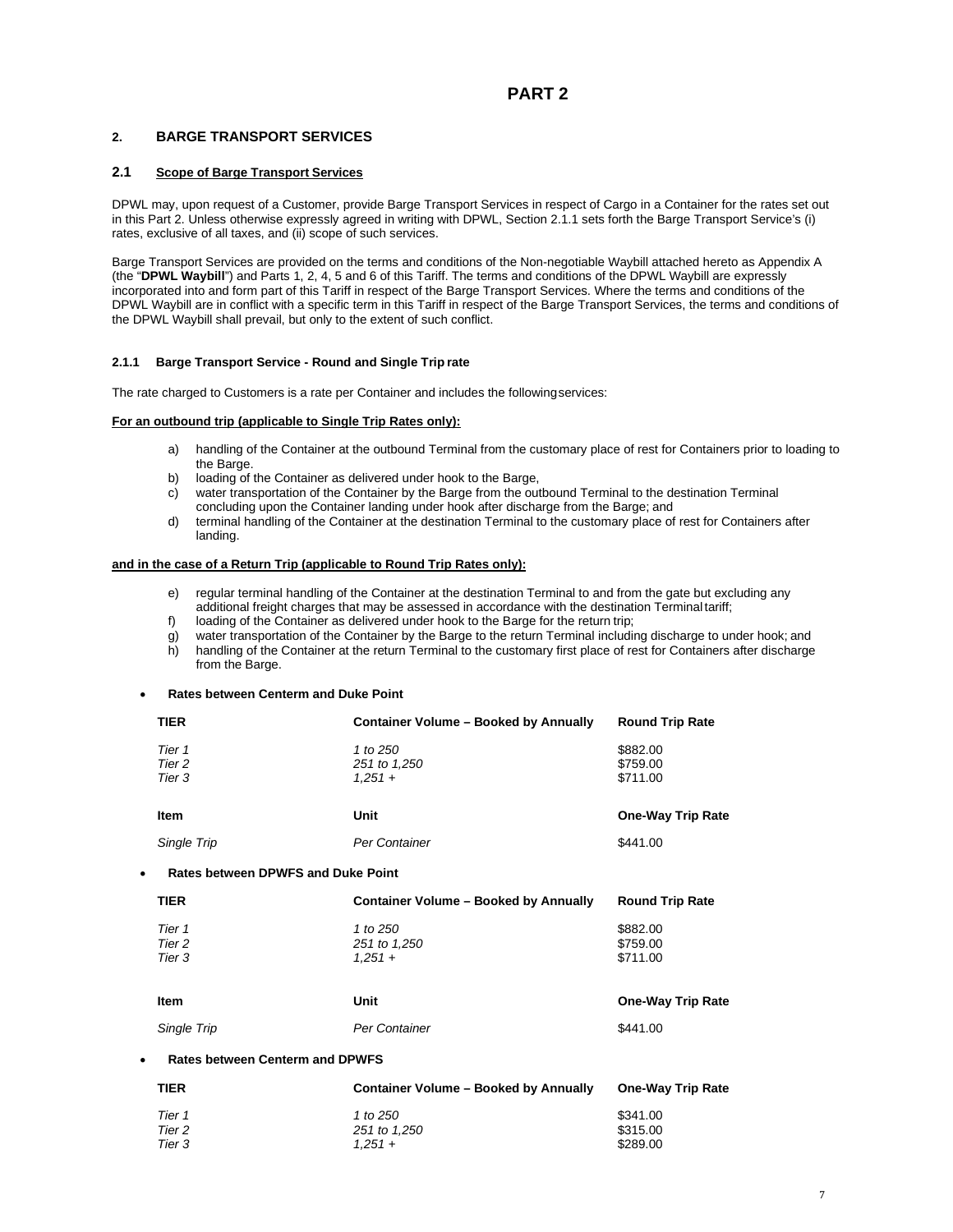**Optional Rates between DPWFS and Centerm for a one-way trip only and which include door pick up and drayage within a 5 km distance by road from DPWFS's main gate\***

| TIER   | <b>Container Volume - Booked by Annually</b>                                              | <b>One-Way Trip Rate</b> |
|--------|-------------------------------------------------------------------------------------------|--------------------------|
| Tier 1 | 1 to 250                                                                                  | By Arrangement           |
| Tier 2 | 251 to 1.250                                                                              | By Arrangement           |
| Tier 3 | $1.251 +$                                                                                 | By Arrangement           |
|        | *These optional rates between DPWFS and Centerm only apply to a One-way Trip and include: |                          |

#### **For exports ex DPWFS to Centerm**

- a) Empty Container pick up from DPWFS, drop off at Customer's designated loading place (must be within a 5-kilometre distance by road from DPWFS's main gate), pick up of the laden Container from the same loading place and return to DPWFS, always subject to empty container availability at DPWFS from the Customer's contracted shippingline;
- b) Reservation fees at DPWFS;
- c) Terminal handling of the laden Container at DPWFS including delivery under hook adjacent to the Barge and loading to the Barge;
- d) Water transportation of the laden Container by the Barge from DPWFS to Centerm concluding upon the laden Container landing under hook after discharge from the Barge;
- e) Terminal handling of the laden Container at Centerm terminal to the customary place of rest for Containers after discharge from the Barge; and
- f) Extra charges will be applicable for any additional services as per Centerm's tariff.

#### **For imports ex Centerm to DPWFS**

- a) Terminal handling of the laden Container at Centerm from customary place of rest after discharge from the ocean carrier's Vessel to alongside the Barge and loading to the Barge;
- b) Water transportation of the laden Container by the Barge from Centerm to DPWFS concluding upon the loaded Container landing under hook after discharge from the Barge;
- c) To pick up laden Container at DPWFS and drop at Customer's unloading place (must be within a 5-kilometre distance by road from DPWFS's main gate) 1 hour free for unloading of Container. Thereafter a charge of \$ 85 per hour will be applicable;
- d) Return empty Container back to DPWFS;
- e) Reservation fees at DPWFS; and
- f) Extra charges will be applicable for any additional services as per DPWFS' terminal tariff.

#### **2.1.2 Surcharge for Late Bookings Made to the Barge in Five (5) Calendar Days or Less**

All bookings to the Barge should be made as far in advance of the Barge cut off as possible in order to ensure the Barge space is secured and appropriate planning for Terminal operations and the Barge operations can take place. Customers will have the option to make late bookings to the Barge within five (5) calendar days or less but a surcharge will apply for these late bookings on a per-Container basis.

| Item                   | Unit          |         |
|------------------------|---------------|---------|
| Late Booking Surcharge | Per Container | \$16.00 |

#### **2.1.3 Demurrage**

For export shipments Customer is allowed 12 days of Free Time calculated from the estimated time of arrival of the exporting vessel at the Port of Vancouver (Centerm or DPWFS). Any Cargo received prior to the allowable 12 days of Free Time will incur demurrage, payable by the Customer, of \$43.85 per day for the first 5 days and \$113.72 for each day before, or portion thereof.

For import shipments, including empty containers, Customer is allowed 5 days of Free Time following discharge from the Barge at Duke Point. Any Cargo or empty container remaining at Duke Point beyond the allowable 5 days of Free Time will incur demurrage, payable by the Customer, of \$43.85 per day for the first 5 days and \$113.72 for each day thereafter, or portion thereof.

Saturdays, Sundays and holidays are counted in computing Free Time and days on demurrage.

#### **2.1.4 Tier Level Assessment and Adjustment**

Tier level assessment and adjustment for all routes will be based on Container volumes booked annually on each individual route by the specific individual Customer that requests and pays for the Barge Transport Services. DPWL will review specific Customer volumes performed, and paid for, on each individual route at the end of each quarter and annualize the quarterly volume to assign that Customer's Tier level for the next quarter. Adjustments to Customer Tier levels will be effective on the first day of the following month from the review of volumes. Unless otherwise agreed by DPWL, all Customers will start in Tier 1 on new routes (being between DPWFS and either Centerm or Duke Point as introduced on April 1, 2022) until one quarter volume history is developed for those new routes. After the conclusion of the first quarter of the new routes on June 30, 2022, Customer volume transported, and paid for, will be reviewed and adjustments to Customer Tier levels will, subject to DPWL's discretion as referenced below, be effective on the first day of the following month, July 1, 2022.

For assessment and adjustment purposes, only one Customer may be credited with the transport of a Container.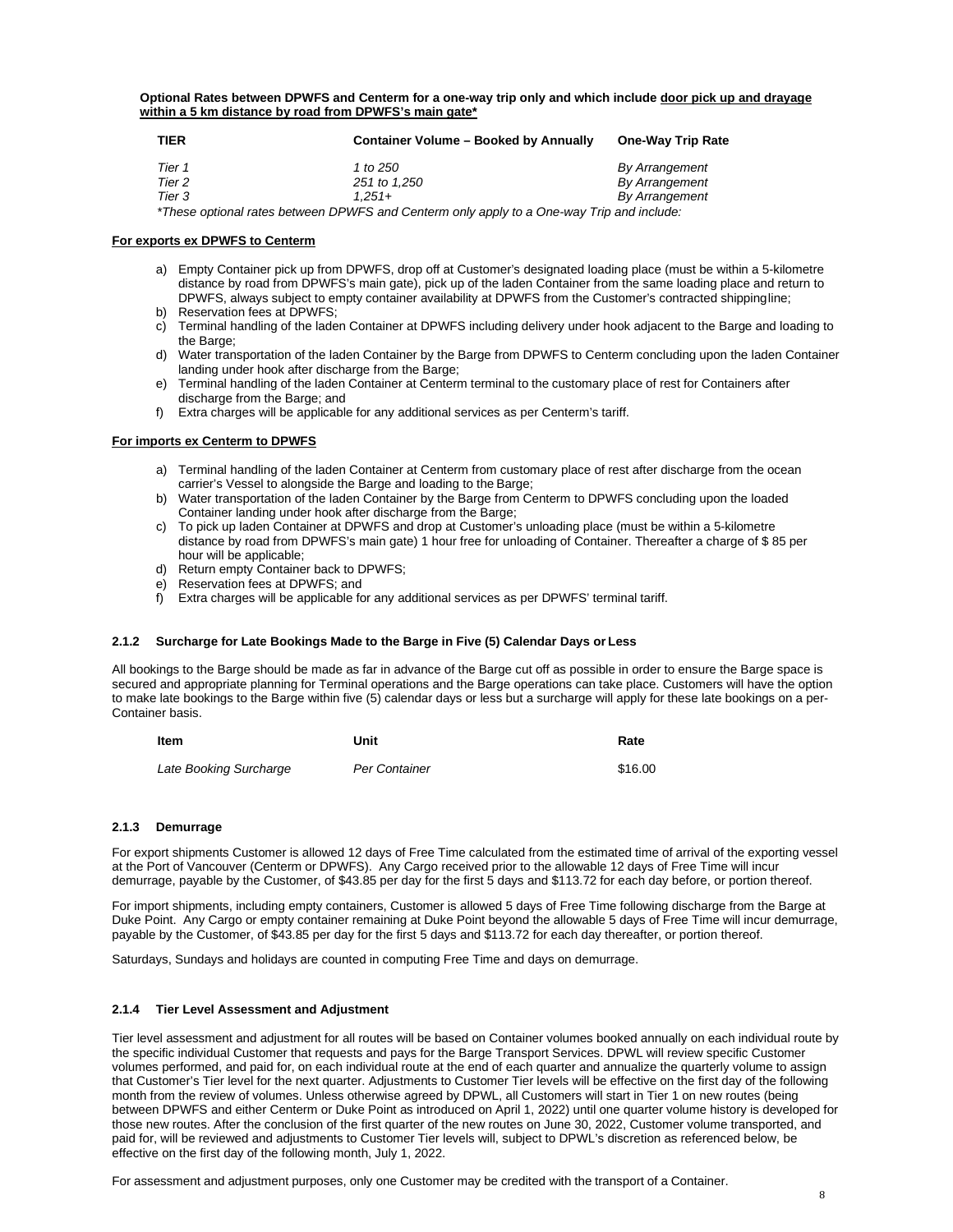The assessment and adjustment of a Customer's Tier level is at the sole discretion of DPWL. By requesting and obtaining Barge Transport Services the Customer agrees to abandon, waive and release DPWL from any arbitrations, suits or claims they may have regarding their Tier level assessment or adjustment, including any refusal to make any such adjustment. Without limiting the generality of the foregoing, DPWL may refuse to adjust a Customer's Tier level by reason of any of the following:

- i) A Customer has outstanding fees, rates, charges or payments of any kind due to DPWL whether disputed or not by the Customer;<br>ii) Any late payment of fees, rates, charges or payments of any kind due to DPWL by a Customer
- Any late payment of fees, rates, charges or payments of any kind due to DPWL by a Customer, even if subsequently paid;
- iii) Non-compliance by a Customer with any provision of this Tariff, as determined by DPWL; or
- iv) Such other grounds as may be determined from time to time by DPWL whether or not advance notice of such grounds is provided to any Customer.

#### **2.2. Change in Rates**

The rates set forth in Section 2.1.1 are subject to change without specific notice.

#### **2.3 DPWL Waybill**

Any Customer using the Barge Transport Services agrees that each Shipment shall be evidenced by a DPWL Waybill whether or not such DPWL Waybill is actually issued in respect of any Cargo. The DPWL Waybill may be signed by DPWL or its agents or employees. The Customer is responsible to provide to DPWL before transport a written description of the Cargo for inclusion in the DPWL Waybill, which description will include the number of Containers, the weight and identifying marks of the Cargo, the destination for the Cargo, and any other necessary information requested by DPWL. All DPWL Waybills shall include the statements: "THE HAGUE-VISBY RULES DO NOT APPLY TO THIS WAYBILL" and "ALL CARGO CARRIED ON DECK AT THE SOLE RISK OF THE SHIPPER IN ACCORDANCE WITH CLAUSE 9 ON THE REVERSE." Clause 9 on the reverse of the DPWL Waybill contains terms excluding liability on the part of DPWL and others.

The Customer further agrees that all Containers and Cargo transported under this Part 2 are carried on deck and are not "goods" as defined by the provisions of the Hague-Visby Rules (Schedule 3 of the *Marine Liability Act*, S.C. 2001, c. 6, as amended). Containers and Cargo carried on deck are carried at the sole risk of the Customer. In no event shall DPWL, the Barge, or any tower, operator, owner or charterer of the Barge be liable for any loss or damage in respect of Containers and/or Cargo carried on deck howsoever caused, and without limiting the generality of the foregoing, even if such loss or damage results from unseaworthiness of the Barge or any equipment used to transport the Container and/or Cargo, or from the negligence, error, act or omission of DPWL or of the servants or agents of DPWL, or any tower, operator, owner or charterer of the Barge, including all persons described in paragraph 2.9 herein.

#### **2.4 Approval and Inspection**

The Customer is responsible, following transport of a Container or Cargo by way of the Barge Transport Service, to take delivery of the Container or Cargo at the Terminal or berth designated by DPWL, or in the case of export Shipments, to make all necessary arrangements for the subsequent transport of a Container or Cargo, whether by ocean or otherwise.

#### **2.5 Substitute Equipment and Deviation**

If the Barge should become disabled, DPWL may, at its sole discretion, secure or furnish the services of a substitute vessel. Alternatively, DPWL may suspend the Barge Transport Services and if doing so shall have no liability for any costs, damages or loss suffered by a Customer during or arising from said suspension.

It is agreed that DPWL may utilize other carriers as sub-contractors in providing the Barge Transport Services.

The Barge has liberty to call at any port or ports in any order, for any purpose, to sail without pilots, to tow and /or assist vessels in all situations, and also to deviate for the purpose of saving life and/or property.

#### **2.6 Risk of Loss and Limitation of Liability**

Risk of loss for all Cargo whether in a Container or not shall always remain with the Customer during the Barge Transport Service. For greater certainty and without limiting the generality of the foregoing, risk of loss for all Cargo and Containers remains with the Customer during and upon delivery or presentation of the Cargo at the Terminals, handling at the Terminals, loading of Cargo onto the Barge, during carriage, during unloading of Cargo from the Barge and during handling after discharge as described in Sections 2.1.1 above. No inspection, approval or failure to inspect or approve by DPWL under this Tariff shall alter or affect the risk of loss. The Customer releases DPWL, the Barge, and any tower, operator, owner or charterer of the Barge, from any and all claims for loss of or damage to Cargo and Containers occurring during the Barge Transport Service, including any claims for deductibles under any policy of insurance, and will indemnify and hold harmless DPWL, the Barge, and any tower, operator, owner or charterer of the Barge for any such claims brought against any of them in respect of such Cargo and Containers.

Notwithstanding the foregoing, in no event shall DPWL, the Barge, or any operator, owner or charterer of the Barge be liable for loss or damage to a Container and any Cargo in an amount exceeding Canadian \$500.00 (five hundred dollars) per Container, whether loaded with Cargo or empty, or in the case of Cargo not stowed within a Container an amount exceeding Canadian \$1.00 (one dollar) per Metric Tonne of Cargo unless the nature and value of such Cargo has been declared by the Customer in writing before Shipment and inserted in to the DPWL Waybill, and the Customer has paid any additional handling charges requested by DPWL, which declaration shall not be binding or conclusive on DPWL. DPWL, the Barge, and any tower, operator, owner or charterer of the Barge shall not in any event be responsible for loss or damage if the nature or value of the Cargo has knowingly been mis-stated by the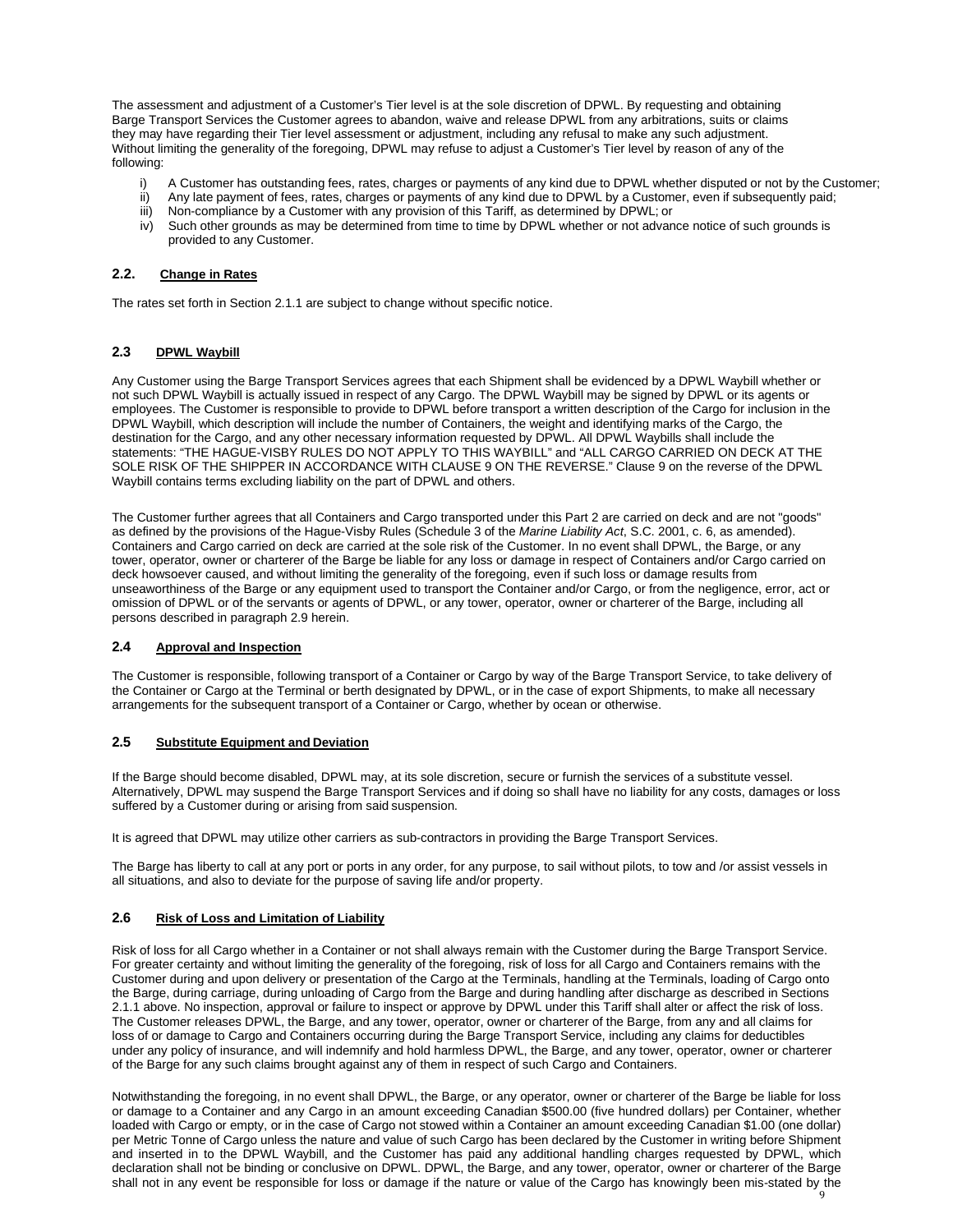#### Customer.

#### **2.7 Insurance**

The Customer will at its sole cost and expense, continuously maintain insurance in respect of any Cargo to be handled or transported by DPWL to its full value inclusive of freight, against any and all risks that may arise during the provision of the Barge Transport Services, and the Customer shall ensure that such insurance contains a waiver of subrogation in favour of DPWL, the Barge, and any operator, owner or charterer of the Barge and all those for whom DPWL is legally responsible.

#### **2.8 Indemnity**

The Customer shall indemnify, defend and hold harmless DPWL, the Barge, and any operator, owner or charterer of the Barge against all claims, including without limiting the foregoing, damages, liabilities, causes of action, charges, judgments, and expenses (including fines and reasonable legal fees) for property damage, personal injury, or death, environmental contamination, remediation or natural resources damages to the extent arising out of:

- a) the performance of obligations under this Tariff by the Customer or any individual or entity acting by, through or under the Customer; including any subcontractors that the Customer may from time to time engage for the performance of the obligations contemplated herein;
- b) any breach by the Customer of the terms and conditions of this Tariff;
- c) any act or omission of the Customer or of any individual or entity acting by through or under the Customer; and
- d) any actual or alleged violation or breach by the Customer, its agents, employees, or subcontractors of any applicable law, including environmental law.

#### **2.9 Payment of Freight**

Unless otherwise expressly agreed in writing with DPWL, the fees and charges for the Barge Transport Service shall be paid on transport, and shall be deemed fully earned and non-returnable, the Barge and/or Cargo lost or not lost.

### **PART 3**

#### <span id="page-9-1"></span><span id="page-9-0"></span>**3. INTERNATIONAL TRANSPORT SERVICES**

#### **3.1 Scope of International Transport Services**

DPWL may by agreement and upon request of a Customer, provide International Transport Services in respect of Cargo in a Container for a freight rate and other charges to be determined by DPWL.

International Transport Services are provided on the terms and conditions of the Non-negotiable Bill of Lading attached hereto as Schedule B (the "**DPWL Bill of Lading**") and Parts 1, 3, 4, 5 and 6 of this Tariff and the Conditions, except for any portion of the Transport Services that constitute Barge Transport Services in which case that portion of the Transport Services is subject to the provisions of Part 2 above, including the DPWL Waybill.

The terms and conditions of the DPWL Bill of Lading are expressly incorporated into and form part of this Tariff in respect of the International Transport Services. Where the terms and conditions of the DPWL Bill of Lading are in conflict with a specific term in this Tariff or the Conditions in respect of the International Transport Services, the terms and conditions of the DPWL Bill of Lading shall prevail, but only to the extent of such conflict. Where the terms and conditions of this Tariff are in conflict with a specific term in the Conditions, the terms and conditions of this Tariff shall prevail, but only to the extent of the conflict.

### **PART 4**

#### <span id="page-9-3"></span><span id="page-9-2"></span>**4. LIMITATION AND EXCLUSION OF LIABILITY**

#### **4.1 Limitation and Exclusion of Liability**

The following are general terms and conditions of this Tariff that apply to the provision of Transport Services, except to the extent of any conflict in respect of:

- the Barge Transport Services with the Appendix "A" Waybill or Part 2, in which case the provisions of the said Waybill and/or Part 2 prevail to the extent of any such conflict, or
- International Transport Services with the Appendix "B" Bill of Lading or Part 3, in which case the provisions of the said Bill of Lading and/or Part 3 prevail to the extent of any such conflict.

For the avoidance of doubt, the terms and conditions of this Part 4 shall apply to all Customers that are receiving Transport Services, but Part 4 does not apply to any general Terminal services provided outside the scope of the Transport Services. Any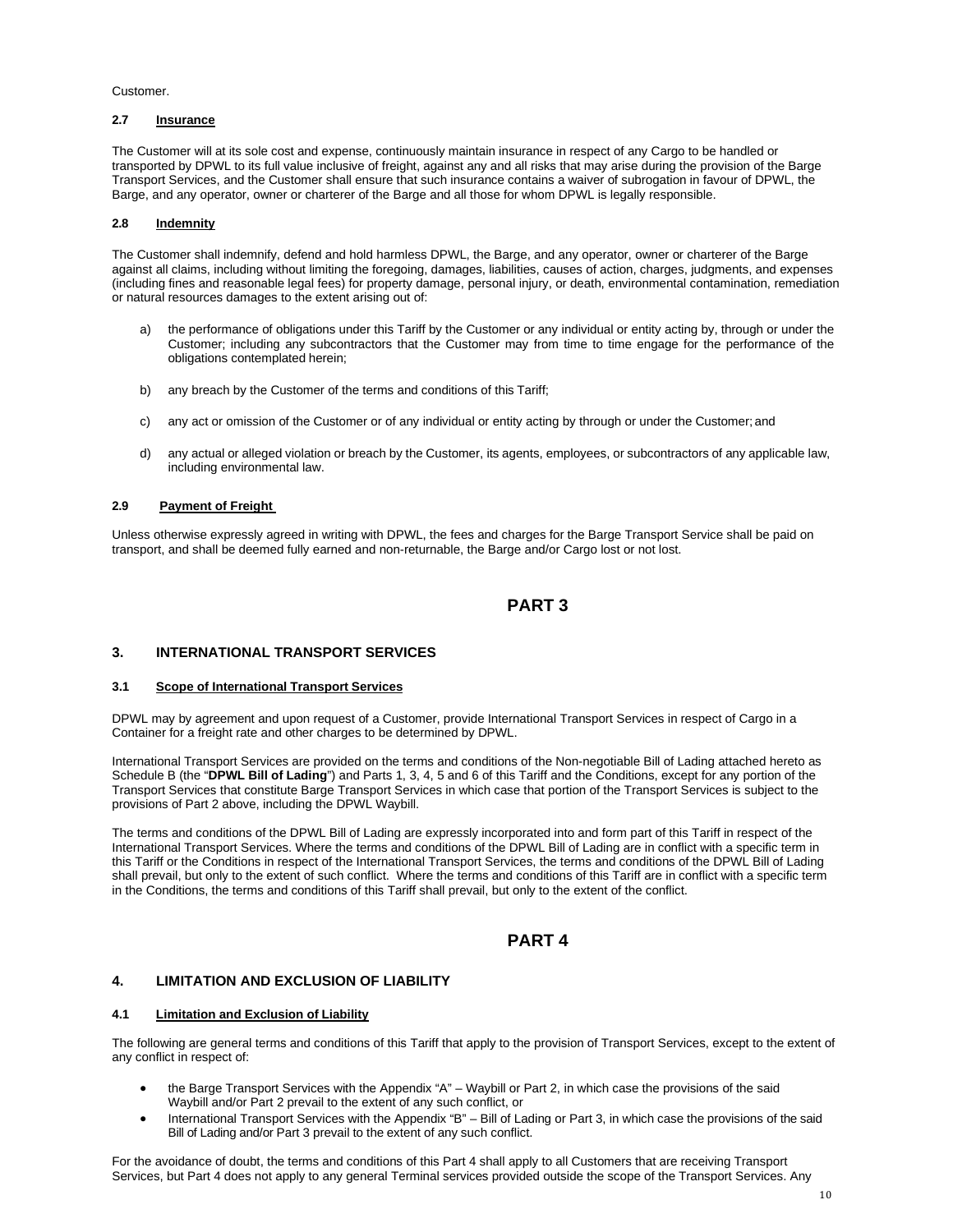such general Terminal services provided at Centerm, DPFSD or Duke Point are provided and governed separately by:

- in the case of Centerm, the Terminal Services Tariff for DP World (Canada) Inc.;
- in the case of DPFSD, the Terminal Services Tariff for DP World Fraser Surrey Inc; and;
- in the case of Duke Point, the Terminal Services Tariff for DP World (Nanaimo) Inc.

#### **4.2 Basis of Liability**

Other than in cases involving property damage, personal injury or death, the total liability of DPWL to a Customer (if any) for the failure to properly perform any of the Transport Services is limited to refunding the amount paid by the Customer for such services and is subject to the liability ceiling amount referred to in paragraph 4.11.

#### **4.3 Delay – Exclusion of Liability**

DPWL shall not be liable for any costs, expenses, damages or losses caused directly or indirectly by delay in loading, unloading, receiving, delivering or handling of any Cargo or Containers arising from any cause whatsoever, including but not limited to negligence, error, act, omission or willful misconduct of DPWL.

#### **4.4 Mixed Cargo – Limitation of Liability**

DPWL will not acknowledge the receipt of or have any responsibility or liability whatsoever for any Cargo that is delivered by the Customer in such a manner that they are likely to be mixed with Cargo covered by more than one bill of lading or waybill, unless an employee or agent of DPWL is given sufficient time and opportunity to sort, count and inspect the Cargo, and DPWL has been paid by the Customer to sort, count and inspect the Cargo.

The record of sort, count or damage compiled by DPWL shall in the event of any claims being made against DPWL for loss, damage or expense be deemed to be an accurate record of sort, count or damage of the Cargo upon receipt from the Customer.

#### **4.5 Damage – Exclusion of Liability**

If, notwithstanding the provisions herein excluding liability on the part of DPWL, DPWL is nevertheless found liable, in no circumstances shall DPWL be liable for any loss or destruction of or damage to Cargo, Containers, chassis or any other property whatsoever unless each and every case the loss, destruction or damage occurred directly and solely as a result of the proven negligence or willful misconduct of an officer or employee of DPWL while acting within the scope of his duties or employment.

#### **4.6 Exclusion of Liability for Indirect or Consequential Damage or Loss**

Notwithstanding any other provisions of this Tariff, DPWL shall not be liable for any economic loss or loss of profit or bargain or for any indirect or consequential damages or loss whatsoever, whether or not caused by or arising from negligence or willful misconduct of DPWL.

#### **4.7 Exclusions, Exemptions and Limitations in Bills of Lading and Waybills Applicable**

DPWL, its officers and employees shall in addition to the rights, immunities, exceptions, exemptions, restrictions and limitation of liability set out herein, be entitled to the same rights, immunities, exceptions, exemptions, restrictions and limitation of liability provisions of all contracts of carriage as are set out in the ocean carrier's favour in any bill of lading, waybill or similar document relating to the Cargo or Containers in question and, in the case of a Vessel carrying passengers, any passenger tickets or contracts between the ocean carrier and such passenger.

#### **4.8 No Right of Deduction or Set-Off**

Notwithstanding any liability or alleged liability of DPWL under this Tariff or otherwise, Customers and any other persons responsible for charges under this Tariff, shall not be entitled by reason of any such liability or alleged liability to any deduction from, reduction of, set- off against or waiver of any charges payable under this Tariff, all of which shall be paid in full as and when due.

#### **4.9 Exclusions, Exemptions and Limitations are Cumulative**

The exclusions, exemptions and limitations of liability set forth herein either expressly or by reference are cumulative and are in addition to and not in substitution for or in limitation of any other clauses excluding, exempting or limiting liability as set forth in this Tariff or any other exclusions, exemptions or limitations of liability upon which DPWL may rely at law or inequity.

#### **4.10 Weather Damage**

DPWL shall not be responsible for damage to Containers, Cargo, chassis or any other property whatsoever caused by the weather while in outside storage or in transit or at a Terminal.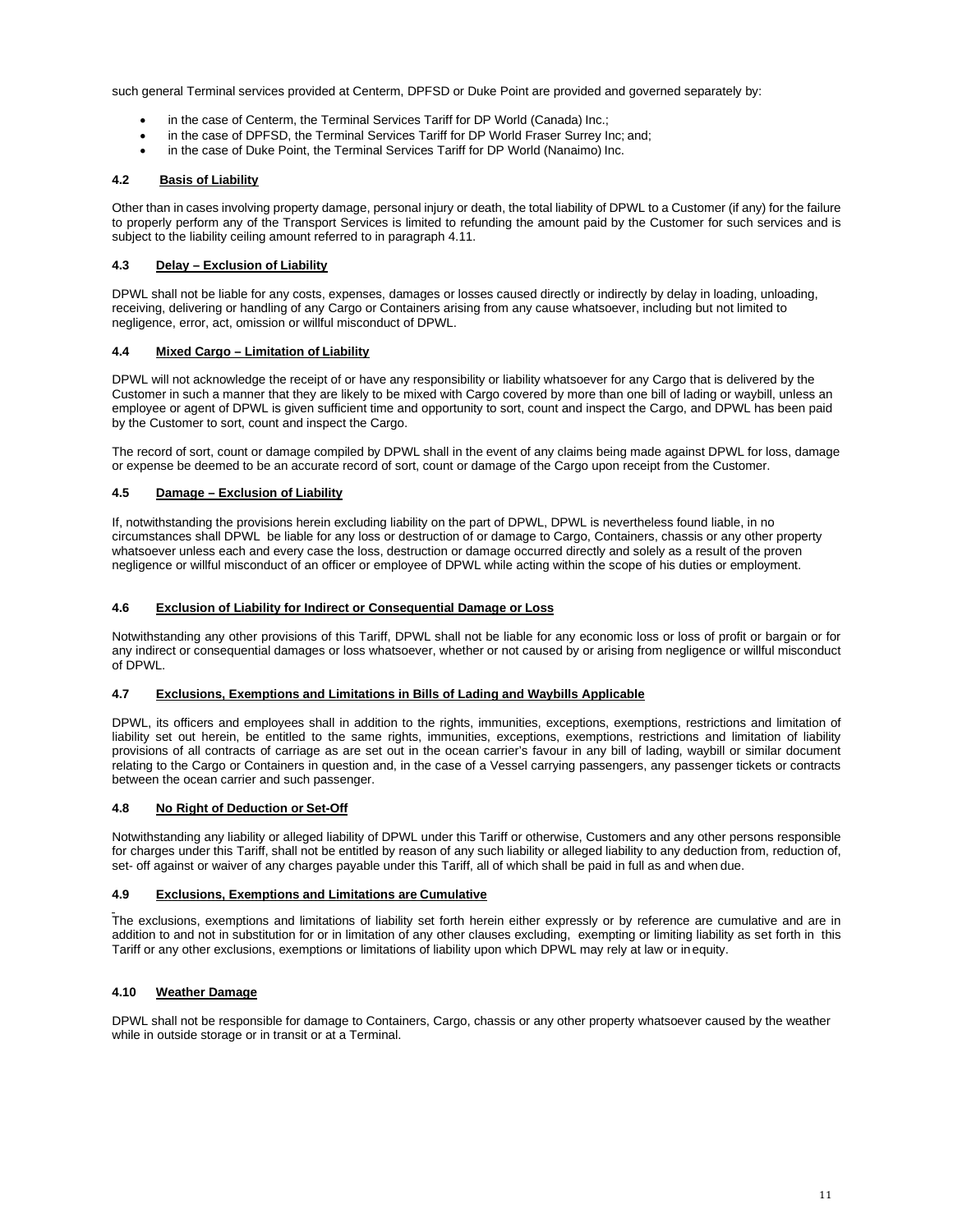### <span id="page-11-1"></span><span id="page-11-0"></span>**5. CHARGES GENERALLY**

#### **5.1 Charges Generally**

Charges under this Tariff generally are:

a) based on performing the work during Straight Time operations;

- b) in addition to charges prescribed by any other tariff, notice or by law, or that may be owing to DPWL;
- c) due and payable as soon as they are incurred, or upon completion of such service or use. DPWL reserves the right to require payment of charges in advance, as follows:
	- by the Vessel, its owners or agents before Vessel commences its loading or discharging operation;
	- by the Customer before Cargo leaves the custody of DPWL; or,
	- right is reserved by DPWL to require payment of all charges on perishable Cargo or of doubtful value and household goods; and

d) payable to DPWL at the address shown on the invoice issued by DPWL.

#### **5.2 Taxes**

All amounts payable to DPWL pursuant to this Tariff do not include any value-added, sale, use, consumption, multi-staged, ad valorem, personal property, customs, excise, stamp, transfer, or similar taxes, duties, or charges, (collectively "**Sales Tax**") and all Sales Taxes are the responsibility and for the account of the person(s) by whom the charges pursuant to this Tariff are payable. If DPWL is required by law or by administration thereof to collect any applicable Sales Taxes from a person responsible for payment of charges pursuant to this Tariff, such person shall pay such Sales Taxes to DPWL concurrently with the payment of any charges payable pursuant to this Tariff, unless such person qualifies for an exemption from any such applicable Sales Taxes, in which case such person shall, in lieu of payment of such applicable Sales Taxes to DPWL, deliver to DPWL such certificates, elections, or other documentation required by law or the administration thereof to substantiate and effect the exemptionclaimed.

Any exemption claimed from Sales Taxes extended by DPWL to any person is without prejudice to the position of DPWL, which is entitled to charge such person by whom the exemption has been claimed with Sales Taxes at any subsequent date should the taxing authorities determine that the goods and services provided pursuant to this Tariff are taxable.

#### **5.3 Payment of Charges**

All charges herein, when not paid or absorbed by the ocean carrier, are for the account of the Customer. On import and export traffic moving in connection with ocean carriers via Centerm or DPWFS, provisions for complete or partial payment or absorption of Terminal charges may be contained in ocean carrier's tariff. Customers are urged to consult with the ocean carrier tariffs for accurate determination of applicable Terminal charges if any, for the account of Cargo.

Where credit approval is granted by DPWL, the charges prescribed by this Tariff are payable within seven (7) days from the date due and, where any charge is not paid within that time, an additional charge of one and one-half (1.5%) percent of any such charge shall be imposed for each thirty (30) day period or portion thereof during which it remains unpaid, which additional charge is equivalent to eighteen percent (18%) per annum.

#### **5.4 Calculation of Charges**

Where a charge, excepting demurrage, imposed in respect of any Cargo is based on either weight or measurement, it shall be calculated on the weight or measurement of the Cargo, whichever is greater.

No invoice shall be issued where the amount of the charges incurred is less than \$2.00 (two dollars).

#### **5.5 Minimum Billing Charge**

All invoices issued by DPWL for any service, or combination of services, as provided in this Tariff shall be subject to a minimum billing charge of \$20.00 per invoice.

#### **5.6 Reduction of Charges**

No reduction of charges provided in this Tariff shall operate to reduce the amount payable for any service below minimum charge for that service set out in this Tariff.

#### **5.7 Materials Supplied**

Charges for any material furnished in connection with any services performed by DPWL shall be based on the actual cost of the material plus fifteen percent.

#### **5.8 Verification of Weights and Measurements/Representation and Additional Indemnity of Customer**

Prior to receiving any Container or Cargo for Transport Services, DPWL has the right, but not the obligation, to determine the suitability of the Container or Cargo for transport. The Customer will not present to DPWL any Container with toxic chemicals or Dangerous Cargo, industrial, municipal, or any other type of waste.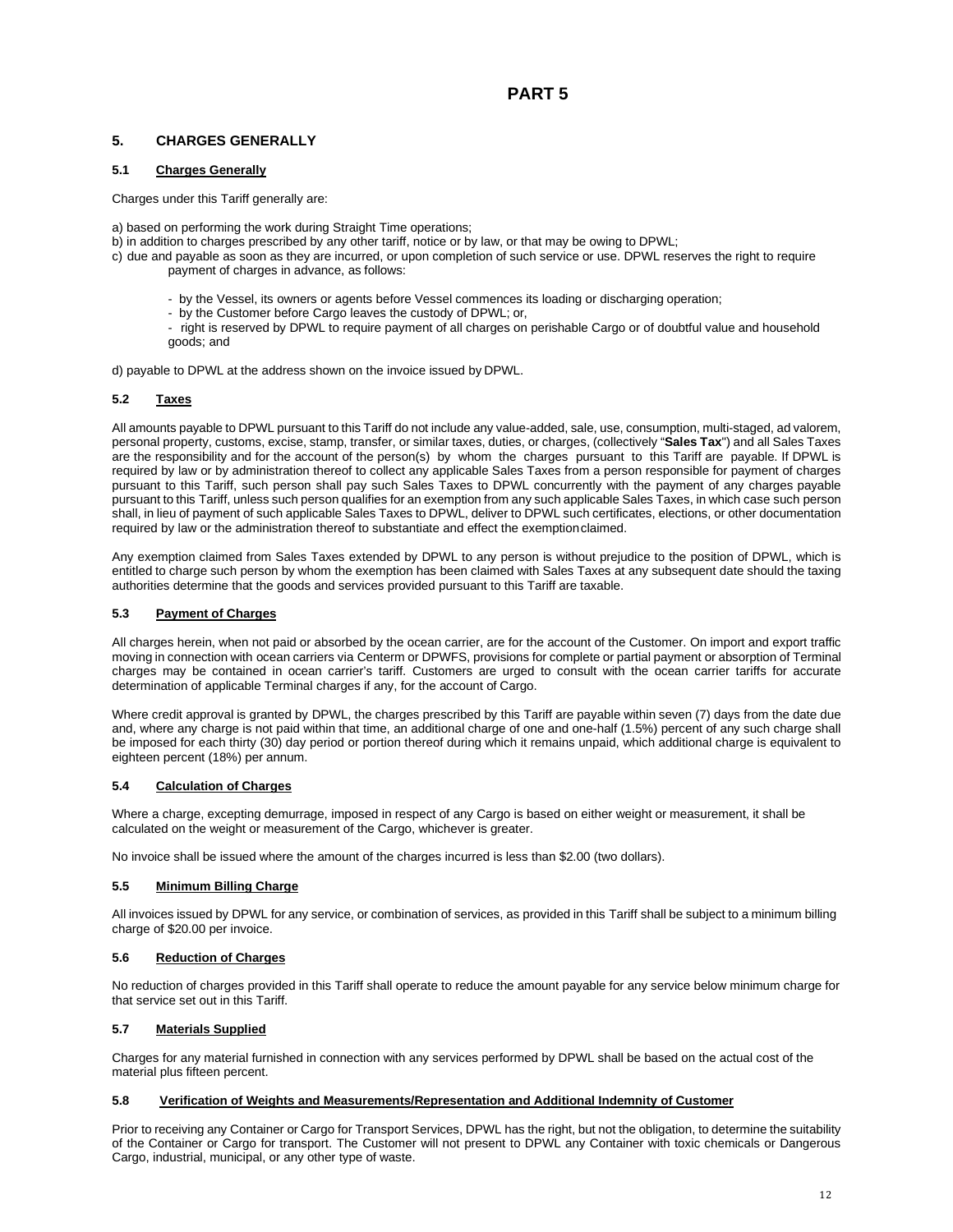A Container, if containing Cargo, must be properly loaded and sealed by or on behalf of the Customer. The Customer must notify DPWL in writing of any special requirements for any Containers so provided.

Shipping weights and measurements shown on shipping or other documents may be subject to checking by DPWL and the actual scale weight or measurement of the Container or Cargo as determined by DPWL will govern rating and billing.

Shipping weights and measurements, including the VGM, shown on shipping or other documents are provided by or on behalf of the Customer, except to the extent of any VGM service is provided by agreement by DPWL. The Customer represents and warrants the accuracy of the weights and measurements, including the VGM, so provided and agrees to defend, indemnify and hold harmless DPWL from any loss, damage or injury (including personal injury) caused by any inaccuracy of the weights, measurements or VGM.

The Customer warrants that any Container or Cargo provided is not dangerous or otherwise likely to cause loss, damage or injury (including personal injury), is safe for handling and transport during the Transport Services and that the Cargo complies with all applicable federal, provincial, and local statutes and regulations, including without limitation all applicable environmental legislation, statutes, laws and regulations, and agrees to defend, indemnify and hold harmless DPWL should the Cargo be unsafe, dangerous or otherwise causes (directly or indirectly) loss, damage or injury (including personal injury) to, *inter alia*, DPWL, the Barge, a Terminal, or any other Vessel or other property, including other Cargo, at any Terminal.

Unless express written notice is provided to DPWL at least 48 hours prior to the arrival of any OOG Container at the Terminal, along with details of the actual dimensions of the OOG Container, the Customer represents and warrants that the Container is not OOG, and is safe for handling and transport by DPWL and agrees to defend, indemnify and hold harmless DPWL should the Container be OOG or otherwise causes (directly or indirectly) loss, damage or injury (including personal injury) to, *inter alia*, DPWL, the Barge, a Terminal, or any other Vessel or other property, including other Cargo at any Terminal.

#### **5.9 Rates Subject to Change**

The rates set out in this Tariff, revisions or supplements thereto, are based upon ordinary traffic and labour conditions. If and when these conditions change because of demands of labour for increased wages, strikes, congestions or other causes not reasonably within the control of DPWL, resulting in an increased cost of service, the rates are subject to change without notice or the charge for the services may be assessed on the basis of man-hour and equipment.

# **PART 6**

#### <span id="page-12-1"></span><span id="page-12-0"></span>**6. CARGO**

#### **6.1 Cargo Received or Delivered**

Cargo is received for Shipment when the terms of the dock receipt or other document approved or issued by DPWL have been accomplished. Cargo is delivered when the terms of the delivery order or other document approved by DPWL have been accomplished. Cargo received at a Terminal that is waiting for Transport Services is at the sole risk of the Customer and subject to the Terminal tariff where the Cargo is located.

In the event of any claim made against DPWL for damage to, loss or destruction of Cargo while waiting for Shipment at a Terminal or following Shipment at a Terminal, DPWL will, notwithstanding the provisions of this Part, have the benefit of any provisions of this Tariff by which the liability of DPWL is excluded or limited.

#### **6.2 Compulsory Removal of Cargo**

DPWL may, by written notice to the Customer, require the removal of their Cargo that is at a Terminal after the expiration of any Free Time. Such removal shall be at the Customer's expense and the Customer, upon the receipt of such notice, shall remove the Cargo immediately.

DPWL may, at the risk and expense of the Customer, remove, store or relocate any Cargo that is left on a Terminal, including any Abandoned Cargo.

Where, in the opinion of DPWL, any Cargo is not packed in such a manner that it will withstand handling while in transit, DPWL may without responsibility for demurrage, loss or damage attaching:

- a) refuse to permit the Cargo to be transported; or,<br>b) have the Cargo repacked at the expense of the t
- have the Cargo repacked at the expense of the Customer.

DPWL may, at the risk and expense of the Customer, reject or remove from a Terminal any Cargo that, in the opinion of DPWL, is likely to contaminate or endanger other Cargo.

DPWL reserves the right to withhold delivery of Cargo until all accrued Terminal charges and/or advance charges against the Cargo have been paid in full.

#### **6.3 Owner's Risk**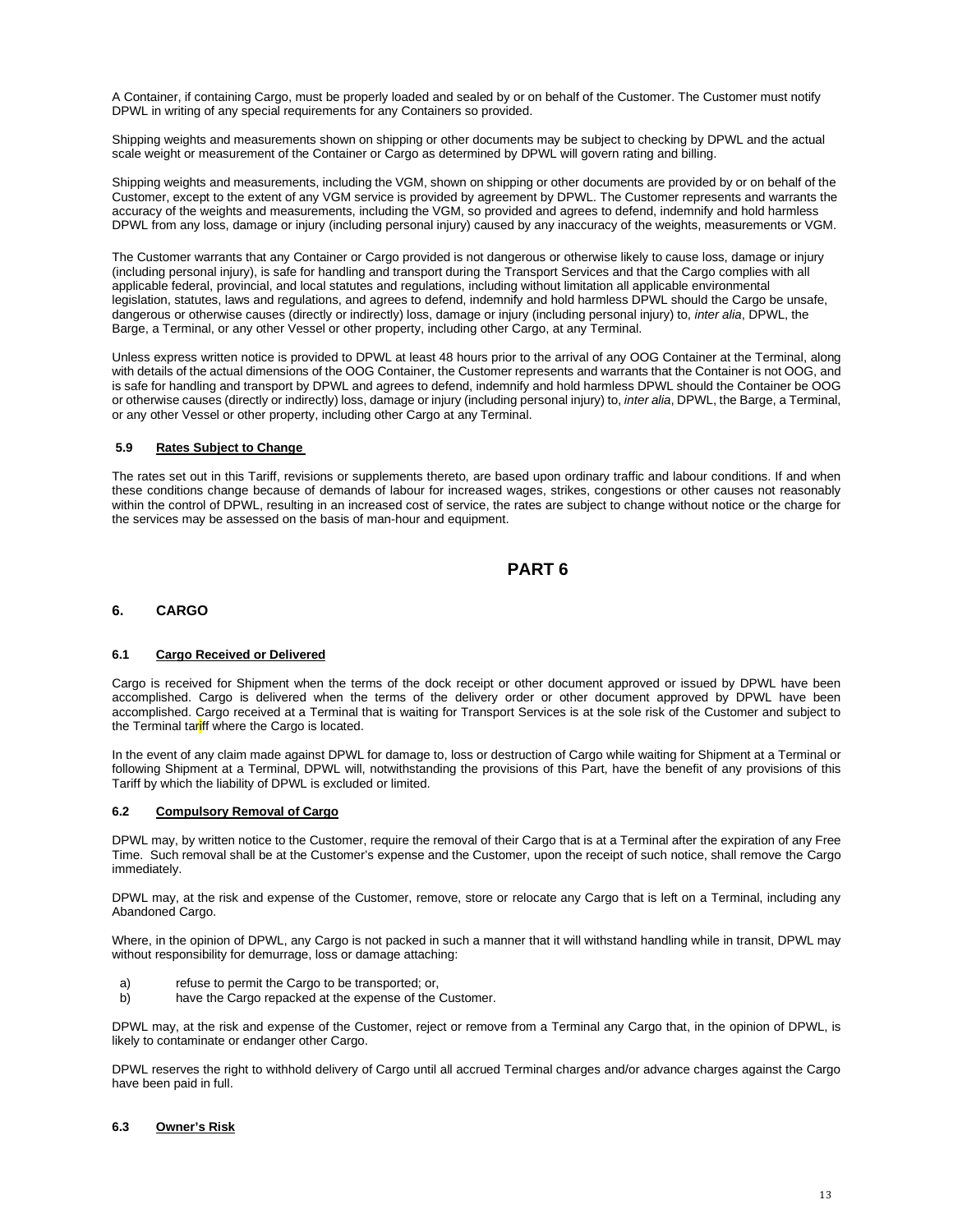Cargo which, because of its inherent nature, is subject to deterioration, shrinkage, oxidization, wastage, decay and glass, liquids, and fragile articles will be accepted only at Customer's risk for rust, tarnish, discoloration, breakage, leakage, chafing, and similar loss or damage that may occur despite accepted practices for the care of Cargo.

#### **6.4 Force Majeure**

DPWL shall not be responsible or be held liable in damages if any obligation DPWL may have to a Customer cannot be performed, in whole or in part, due to Force Majeure including but not limited to labour disputes, disturbances, riots, civil commotion, war or the consequences of war (declared or undeclared), terrorism or the consequences of terrorism, insurrections, requisitions, or the threat of requisition, priorities or any other action, direction, regulation or order of any competent authority or agency, acts of God, pandemics, perils of the sea and of other waters, dangers of navigation, ice, public enemies, storms, fire, floods, or any other matter or thing beyond the direct control of DPWL.

#### **6.5 Waiver**

No failure or delay by DPWL in enforcing any right or exercising any remedy will be deemed a waiver by DPWL of any such right or remedy.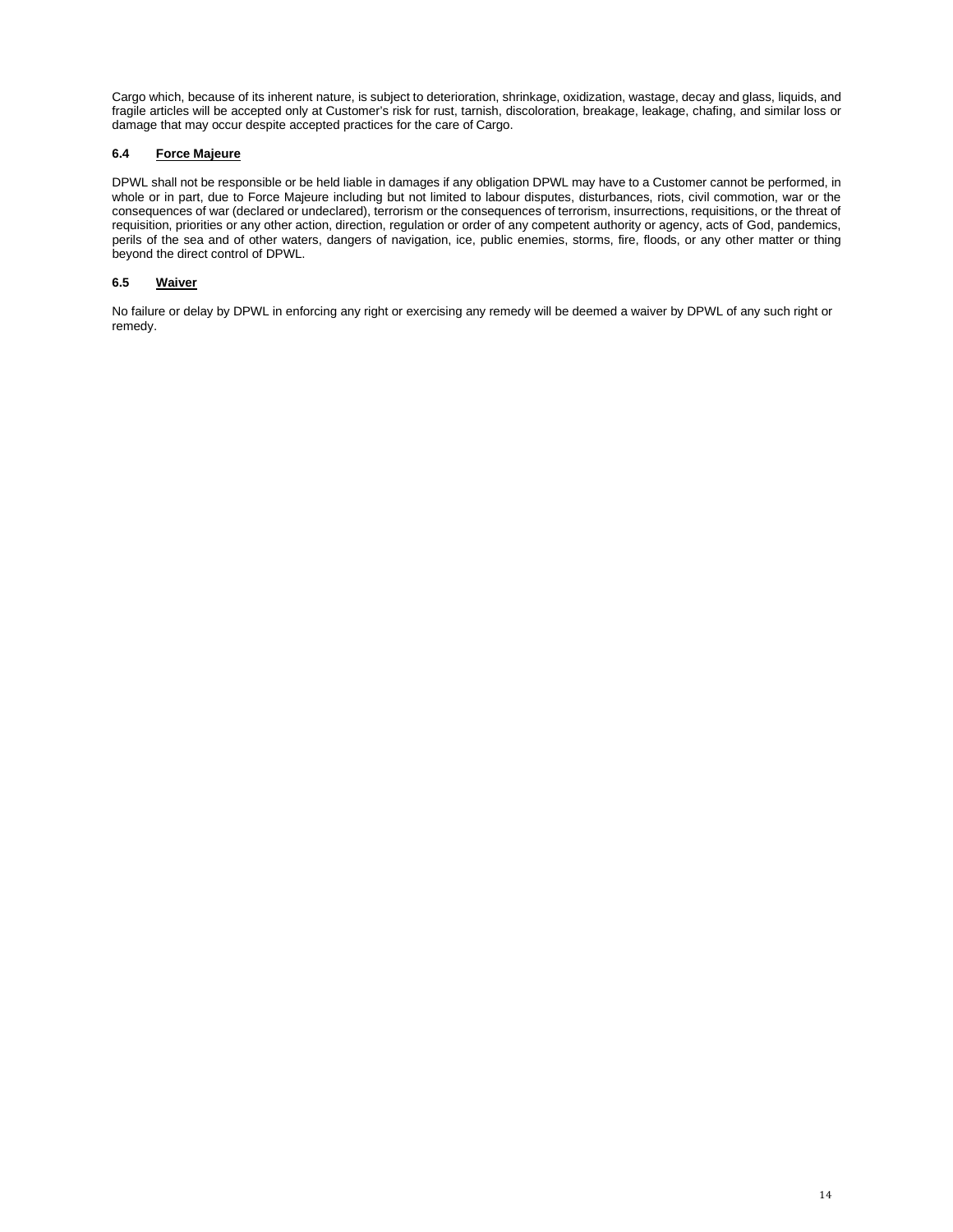### **APPENDIX "A" – WAYBILL**

# **DP WORLD LOGISTICS (CANADA) INC. ("Carrier") Waybill – Non-Negotiable**

<span id="page-14-0"></span>**Received**, on board at [**insert either Nanaimo, Fraser Surrey or Vancouver]** B.C. from (the "Shipper") the cargo described below, in apparent good order, except as noted (contents and conditions of contents of packages unknown, sufficiency of packing or marks not admitted), marked, consigned and destined as indicated below, to be carried upon and subject to the conditions on the face and back hereof, to the usual place of delivery at said destination. The nature, weight, quantity, measure, gauge, quality, grade, condition, brand, contents and value declared (if any) by the Shipper and unknown to the Carrier.

**Delivery to:** .

Destination **[insert either Nanaimo, Fraser Surrey or Vancouver],** B.C.

Vessel

**PARTICULARS AS PROVIDED BY SHIPPER**

**No. Containers** **Description of Articles and Special Marks Weight** Weight

**(Subject to Correction)** **Measurement (Subject to Correction)**

**ALL CARGO CARRIED ON DECK AT THE SOLE RISK OF THE SHIPPER IN ACCORDANCE WITH CLAUSE 9 ON THE REVERSE**

**Dated at Vancouver, B.C. this day of , 20 :**

**DP WORLD LOGISTICS CANADA INC.**

**Per:**

**SEE TERMS AND CONDITIONS ON REVERSE HEREOF WHICH EXCLUDE OR LIMIT THE LIABILITY OF THE CARRIER AND OTHERS AND REQUIRE THE SHIPPER TO OBTAIN CARGO INSURANCE. THE HAGUE-VISBY RULES DO NOT APPLY TO THIS WAYBILL**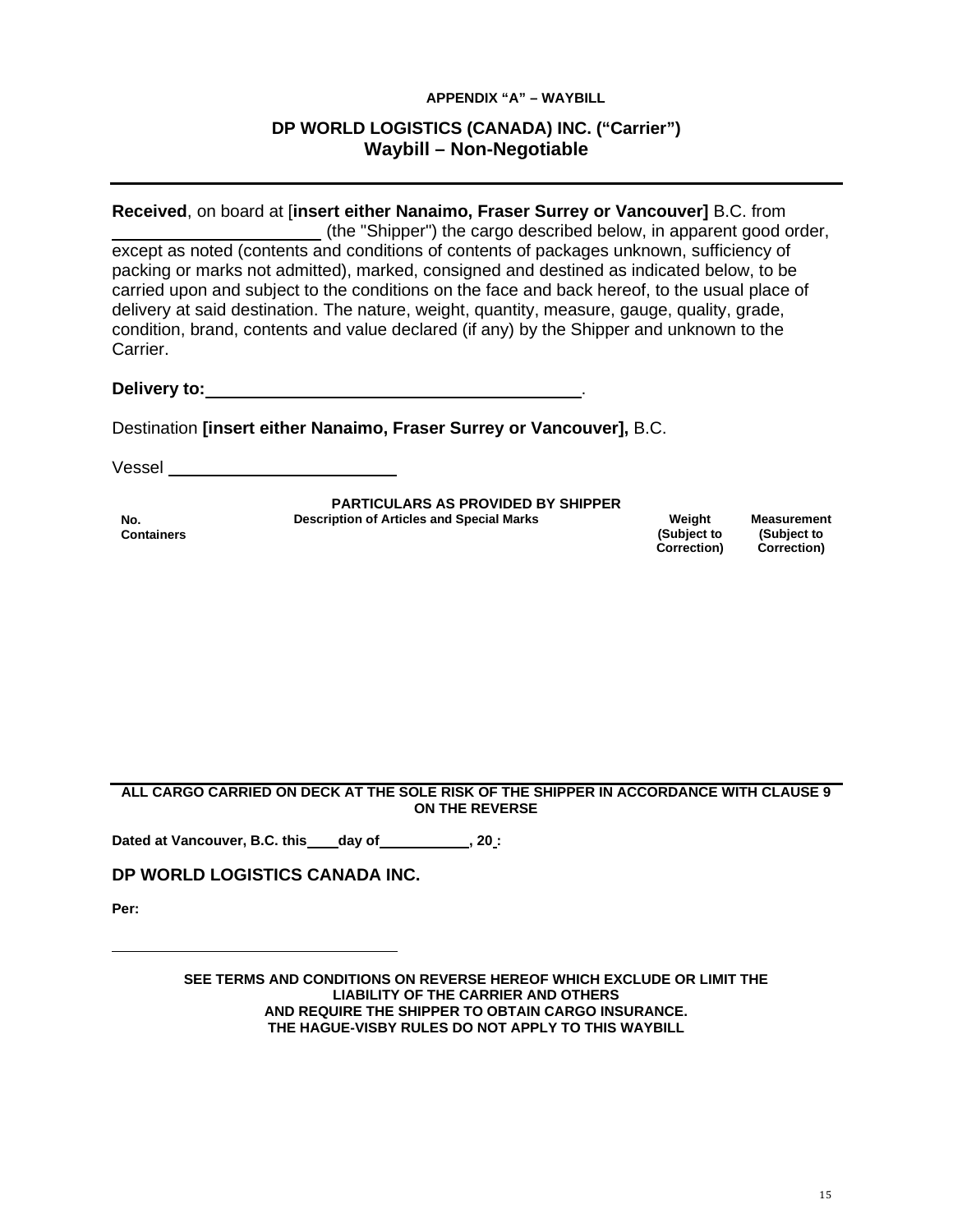# **(Waybill Reverse Side)**

### *CONDITIONS OF CARRIAGE*

**1. CANADIAN CLAUSE PARAMOUNT.** The cargo carried under this Waybill is not "goods" as defined by the Hague-Visby Rules (Schedule 3 of the *Marine Liability Act*, S.C. 2001, c. 6, as amended ("MLA")), and the Hague-Visby Rules shall not apply to the carriage of cargo under this Waybill, except as provided expressly herein. If despite the foregoing the cargo is determined to be "goods" and/or it is determined that the Hague-Visby Rules apply, then the Carrier shall have the full benefit of all rights, privileges, exemptions and immunities extended to carriers by the Hague-Visby Rules, but if in such circumstances any term of this Waybill is invalid by reason of it being in conflict with the Hague-Visby Rules, then the provisions of the Hague-Visby Rules shall govern to the extent of such invalidity, but the remaining terms hereof shall continue in full force and effect.

#### **2. Definitions:**

"Vessel" includes any tugs, towboats and barges used by the Carrier to transport cargo.

"Carrier" includes the Vessel, Vessel owner, operator, manager, charterer, master, officers, and crew and all others concerned in the carriage of the cargo.

"Shipper" includes the owner of the cargo, the shipper of the cargo, the receiver of the cargo, the named consignee of the cargo, and anyone else having an ownership or other interest in the cargo.

**3. LIEN.** The Carrier shall have a lien upon the cargo, and the right to sell the same by public or private auction or sale, or otherwise, at its sole discretion, for freight, dead freight, demurrage, detention, charges, expenses and fines.

**4. FREIGHT.** Freight whether prepaid or not is deemed to have been earned on loading of the cargo by the Shipper to a Vessel, and Carrier's claim for other charges under this contract (including dead freight, demurrage, detention, expenses and fines) shall be deemed to be established when the same have been incurred. Freight and/or any such charges shall be paid in full in exchange for this Waybill, Vessel or cargo lost or not lost.

**5. VOYAGE.** The Carrier shall be at liberty (a) to sail with or without pilots or tugs, to adjust compasses, to be drydocked at any time or place for any purpose with or without cargo on board, to tow or be towed, and to assist vessels in all stations: (b) either before or after proceeding towards the port of delivery of the said cargo, to proceed or return to and stay at any ports or places whatsoever (although in a contrary direction to or out of or beyond the route of the said port of delivery), or more often than customary in any order backward or forward for loading or discharging cargo or stores, or for any purposes whatsoever, whether in relation to her homeward voyage or to her outward voyage, or to an intermediate voyage, and all such ports, places and sailings shall be deemed included within the intended voyage of the cargo.

**6. METHODS OF CONVEYANCE.** (a) The Carrier shall be at liberty to lighter or otherwise carry the cargo to or from the ship and/or to trans-ship. (b) In case of accident or should the ship put into a port of refuge or from any cause not commence or proceed in the ordinary course of her voyage, the Carrier shall be at liberty to discharge into craft and/or land the cargo or any part thereof and/or store afloat or ashore and/or trans-ship and/or forward to destination. (c) In case of quarantine, or if entry into the port or place of discharge or trans-shipment or staying thereat would render the ship liable to quarantine there or at any other port of place, or if the ship is prevented from entering the port or place or is likely to be delayed thereat owing to blockage, interdiction, war, strikes, lockouts, disturbances, ice , storms, or any other cause whatsoever beyond the Carrier's control, the Carrier shall be at liberty to proceed to a neighbouring state and convenient port, and there land the cargo and/or store afloat or ashore, and /or transport and/or forward same to their destination by land or water at the sole risk of the Consignee and/or Owners of the cargo who shall pay all extra freight charges and expenses incurred.

**7.** The Shipper authorizes the Carrier to deliver the cargo at destination without requiring that the Waybill be produced and waives any claims in respect of wrongful delivery if cargo is discharged at the specified destination.

**8. LIMITATION OF LIABILITY AND SUIT TIME**. In no event shall the Carrier be liable for loss or damage to the cargo in an amount exceeding Cdn. \$500.00 (five hundred dollars) per Container of cargo, unless the nature and value of such cargo has been declared by the Shipper before shipment and inserted in to the Waybill, which declaration shall in no event be binding or conclusive on the Carrier. Nor shall the Carrier in any event be responsible for loss or damage if the nature or value of the cargo has knowingly been mis-stated by the Shipper. The Carrier shall moreover be discharged from all liability in respect of loss or damage unless legal proceedings are brought within one year after delivery of the cargo or the date when the cargo should have beendelivered.

**9. DECK CARGO.** All cargo is carried on deck unless otherwise expressly stated in this Waybill. Cargo carried on deck is carried at the sole risk of the Shipper and or owner of the cargo. Notwithstanding clause 8, in no event shall the Carrier be liable for any loss or damage (consequential or otherwise) in respect of cargo carried on deck howsoever caused, and without limiting the generality of the foregoing, even if such loss or damage resulted from unseaworthiness of the vessel or any equipment used to transport the cargo, or from the negligence, error, act or omission of the Carrier or of the servants or agents of the Carrier, including all persons described in clause 14 herein.

**10. GENERAL AVERAGE** shall be adjusted, stated, and settled according to the York-Antwerp Rules of 1994, excluding Rule XXII thereof, at the Port of Vancouver, Canada.

**11. U.S.A. BOTH TO BLAME COLLISION CLAUSE.** If the liability for any collision in which the vessel is involved while performing this contract falls to be determined in accordance with the laws of the United States of America, the following clause shall apply:

If the ship comes into collision with another ship as a result of the negligence or gross negligence of the other ship and any act, negligence, gross negligence, default, error or omission of the Master, mariner, pilot or the servants of the Carrier in the navigation or in the management of the ship, the owner of the cargo carried hereunder will indemnify the Carrier against all loss or liability to the other or non-carrying ship or her owners insofar as such loss or liability represents loss of, or damage to,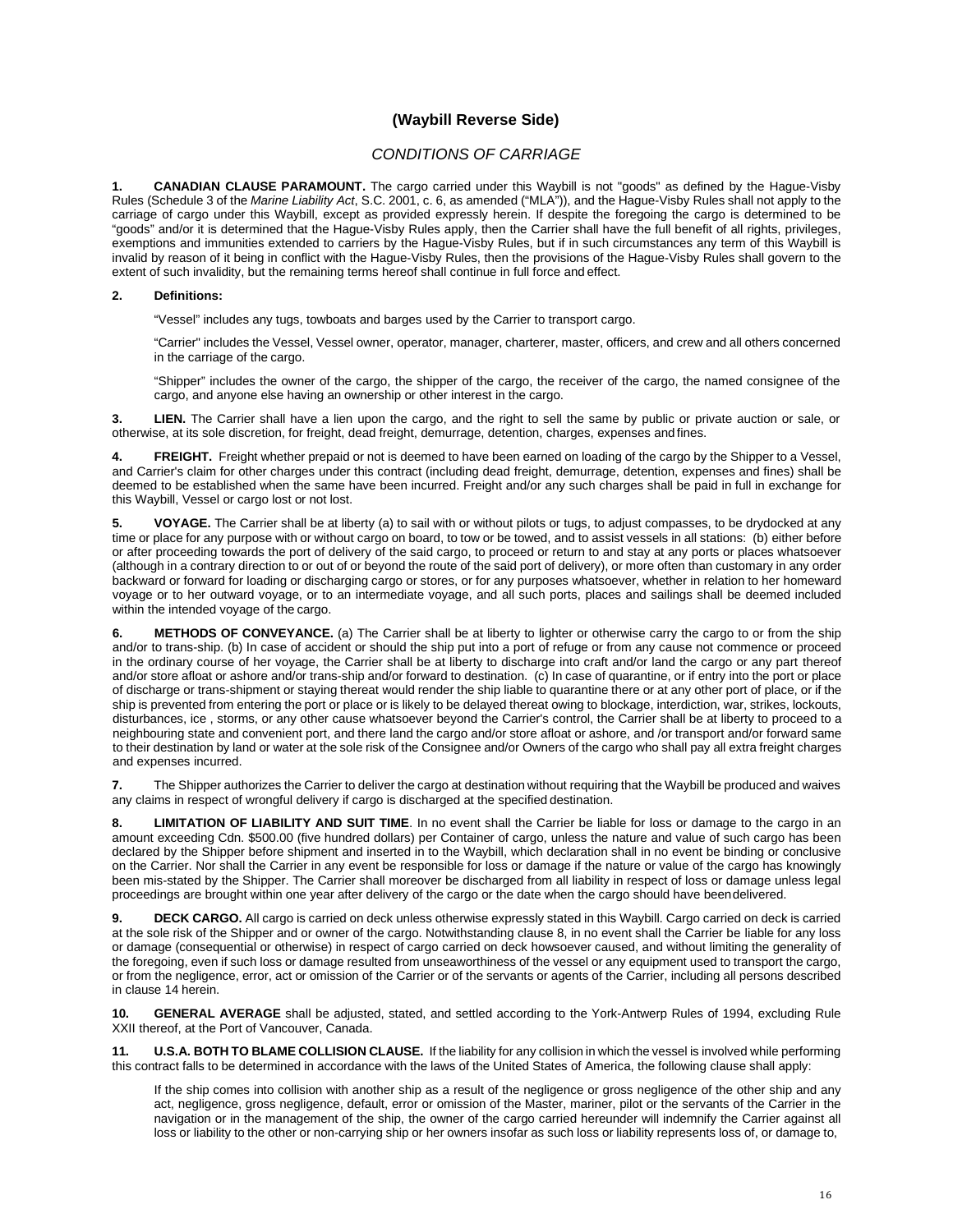or any claim whatsoever of the owners of the said cargo, paid or payable by the other or non-carrying ship or her owners to the owners of the said cargo and set off, recouped or recovered by the other or non-carrying ship or her owners as part of their claim against the carrying Ship or Carrier.

The foregoing provisions shall also apply where the owners, operators or those in charge of any ship or ships or objects other than, or in addition to, the colliding ships or objects are at fault in respect of a collision or contract.

**12. WAR RISKS.** the ship shall have liberty to comply with any orders or directions as to departure, arrival, routes, ports of call, stoppages, destination, delivery or otherwise howsoever given by the government of the Nation under whose flag the vessel sails or any department thereof, or by any other Government or any department thereof, or any person acting or purporting to act with the authority of such Government or any department thereof, or by any committee or person having under the terms of War Risks insurance on the ship the right to give such orders or directions and if by reason of and in compliance with any such orders or directions anything is done or not done the same shall not be deemed a deviation and delivery in accordance with such orders or directions shall be a fulfilment of the contract voyage and the freight shall be payable accordingly.

13. **CONNECTING CARRIERS**. The rights and liabilities of all carriers by water shall be determined hereby: if Carrier delivers said merchandise to any other carrier for carriage, such delivery shall be made as shipper's agent and not as carrier, and if such delivery be to any carrier by land, shipper agrees to be bound by the stipulations and conditions of such transfer receipt, shipping receipt or bill of lading as may be in use for such transfer for by such carrier for like transfer or carriage at place of such transfer. The receipt from a connecting carrier shall be evidence of the condition of the cargo when delivered to such connecting carrier. The responsibility and obligations of the carriers co-operating in the through billing shall be separate and distinct and not joint, several, or in common, each carrier being responsible for loss or damage occurring on his own section of the through route, and no carrier shall be held liable for the duties and/or obligations of any other, or connecting carrier.

**14. BENEFICIARY OF CONTRACT (HIMALAYA CLAUSE).** All exceptions, exemptions, defences, immunities, limitations of liability, indemnities, privileges and conditions granted or provided by this Waybill or by any applicable statute, rule or regulation for the benefit of the parties shall also apply to and be for the benefit of any permitted subcontractors, operators, managers, employees, agents, masters, officers and crew of the Vessel owner, the Vessel owner, any Vessel charterer, and the Vessel, and to be and be for the benefit of all bodies corporate parent of, subsidiary to, affiliated with or under the same management as it as well as all directors, officers, servants and agents of the same and to and be for the benefit of all parties performing services within the same scope of this Waybill for or on behalf of the parties as servants, agents and subcontractors of such party. Each party shall be deemed to be acting as agent or trustee of and for the benefit of all such persons, entities and Vessels set forth above but only for the limited purpose of contracting for the extension of such benefits to such persons, bodies and Vessels.

**15. ENVIRONMENTAL**. The Shipper undertakes to hold harmless and indemnify the Carrier for any breaches by the Shipper of the *Canadian Environmental Protection Act*, the *Transportation of Dangerous Goods Act*, the *Fisheries Act*, and the *Canada Shipping*  Act, 2001 and all related Regulations thereunder and also from and against all actions, claims, demands, loss, damage, expense, causes of action, fines, penalties, forfeitures, assessments and proceedings of every nature and kind (called "claims" in this section) made, brought or prosecuted by any person, including the Crown, arising out of the loading, transportation, unloading, storage, care, custody, control, ownership, discharge or escape of any cargo which are dangerous goods or pollutants where such claims are caused by perils of the sea or other navigable waters, Acts of God or of the Queen's enemies, an inherent quality or defect of the subject matter, defective or insufficient package, insufficient or improper labelling, default, neglect or wilful act or omission of the Shipper or any of its respective servants or agents. The Carrier may dispose of any pollutant or dangerous good that may, in the opinion of the Carrier, result in claims, without compensation to and at the expense of theShipper.

**16. INSURANCE.** The Shipper shall insure the cargo at full value and pay for such insurance for the benefit of the Shipper and the Carrier. All deductibles shall be the responsibility of the Shipper.

**17.** Any loss or expense caused owing to Customs, Consular or other regulations not being complied with, or to Customs permit and/or other necessary papers not being lodged within twenty-four hours after Vessel's entry at the Customs, or when required, will be charged to the Shipper who shall indemnify the Carrier, and the Carrier shall be at liberty to return the cargo to the port of shipment at the sole risk and expense of the Shipper.

**18.** This Waybill is not a document of title and may not be used to transfer title in any cargo carried hereunder.

# **END OF DOCUMENT**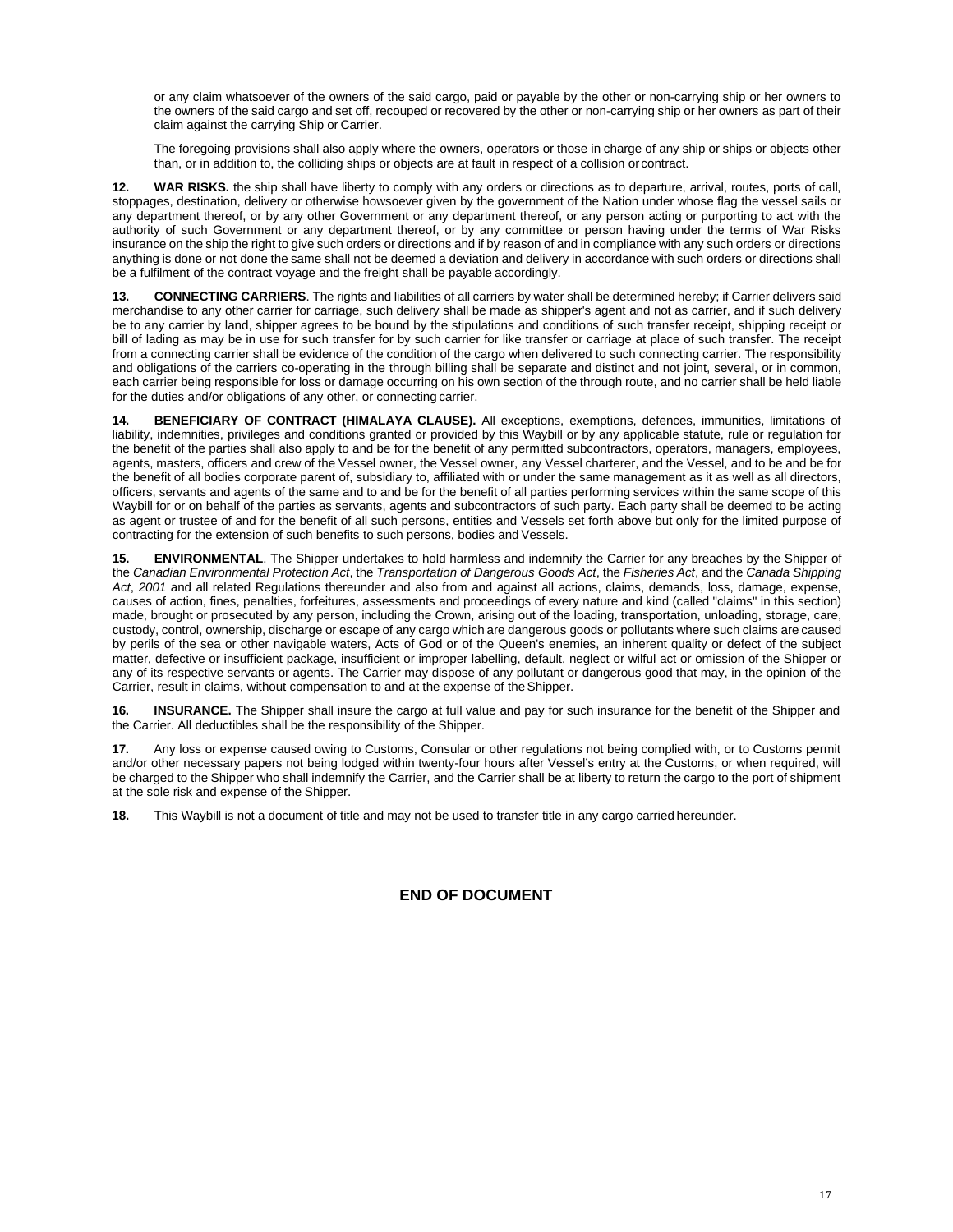<span id="page-17-0"></span>

| SHIPPER (complete name and address)                                                                                                                                                   |              |                                                                                                                                                                                                                                                                                                                                                                                                                                                                                                                                                                                                                                                                                                                                                                                                                                                                                                                                                                                                                                                                                                                                                                                                                                    | Bill of Lading No. __________                                                                         |                                                |                                              |
|---------------------------------------------------------------------------------------------------------------------------------------------------------------------------------------|--------------|------------------------------------------------------------------------------------------------------------------------------------------------------------------------------------------------------------------------------------------------------------------------------------------------------------------------------------------------------------------------------------------------------------------------------------------------------------------------------------------------------------------------------------------------------------------------------------------------------------------------------------------------------------------------------------------------------------------------------------------------------------------------------------------------------------------------------------------------------------------------------------------------------------------------------------------------------------------------------------------------------------------------------------------------------------------------------------------------------------------------------------------------------------------------------------------------------------------------------------|-------------------------------------------------------------------------------------------------------|------------------------------------------------|----------------------------------------------|
|                                                                                                                                                                                       |              |                                                                                                                                                                                                                                                                                                                                                                                                                                                                                                                                                                                                                                                                                                                                                                                                                                                                                                                                                                                                                                                                                                                                                                                                                                    |                                                                                                       | <b>NON-NEGOTIABLE</b><br><b>BILL OF LADING</b> |                                              |
| CONSIGNEE (complete name and address)                                                                                                                                                 |              |                                                                                                                                                                                                                                                                                                                                                                                                                                                                                                                                                                                                                                                                                                                                                                                                                                                                                                                                                                                                                                                                                                                                                                                                                                    | DP WORLD LOGISTICS CANADA INC.<br>4720 Kingsway, Suite<br>1500, Metrotower II,<br>Burnaby, BC V5H 4N2 |                                                |                                              |
| NOTIFY PARTY (complete name and address) No responsibility will<br>attach to the Carrier, the Vessel, or its agents through any omission or failure to<br>advise any notify party(s)) |              |                                                                                                                                                                                                                                                                                                                                                                                                                                                                                                                                                                                                                                                                                                                                                                                                                                                                                                                                                                                                                                                                                                                                                                                                                                    |                                                                                                       | Canada                                         |                                              |
| <b>VESSEL</b>                                                                                                                                                                         | VOY NO.      | PORT OF LOADING                                                                                                                                                                                                                                                                                                                                                                                                                                                                                                                                                                                                                                                                                                                                                                                                                                                                                                                                                                                                                                                                                                                                                                                                                    |                                                                                                       |                                                | PLACE OF RECEIPT (Multimodal Transport Only) |
| TRANSSHIPMENT PORT (If Any)                                                                                                                                                           |              | PORT OF DISCHARGE                                                                                                                                                                                                                                                                                                                                                                                                                                                                                                                                                                                                                                                                                                                                                                                                                                                                                                                                                                                                                                                                                                                                                                                                                  | PLACE OF DELIVERY (Multimodal Transport Only)                                                         |                                                |                                              |
|                                                                                                                                                                                       |              | <b>PARTICULARS BELOW PROVIDED BY SHIPPER</b>                                                                                                                                                                                                                                                                                                                                                                                                                                                                                                                                                                                                                                                                                                                                                                                                                                                                                                                                                                                                                                                                                                                                                                                       |                                                                                                       |                                                |                                              |
| <b>MARKS AND NUMBERS</b>                                                                                                                                                              | NO. OF PKGS. | DESCRIPTION OF PACKAGES AND<br>GOODS                                                                                                                                                                                                                                                                                                                                                                                                                                                                                                                                                                                                                                                                                                                                                                                                                                                                                                                                                                                                                                                                                                                                                                                               |                                                                                                       | <b>GROSS WEIGHT</b>                            | <b>MEASUREMENT</b>                           |
|                                                                                                                                                                                       |              |                                                                                                                                                                                                                                                                                                                                                                                                                                                                                                                                                                                                                                                                                                                                                                                                                                                                                                                                                                                                                                                                                                                                                                                                                                    |                                                                                                       |                                                |                                              |
| OCEANFREIGHT AND CHARGES<br>Rates, Weight and/or Measurement subject to<br>correction:<br>Prepaid:<br>or Collect:<br>Total amount due:                                                |              | Received by the Carrier from the Shipper, as far as ascertained by reasonable means of checking, in<br>apparent good order and condition unless otherwise herein stated, the total number or quantity of<br>Containers or other packages or units indicated in the box entitled "Number of Packages" for carriage<br>from the port of loading (or the place of receipt, if mentioned above) to the port of discharge (or the<br>place of delivery, if mentioned above), such carriage being always subject to the terms, rights,<br>defences, provisions, conditions, exceptions, limitations, and liberties hereof (INCLUDING ALL<br>THOSE TERMS AND CONDITIONS ON THE REVERSE HEREOF NUMBERED 1-28 AND THOSE<br>TERMS AND CONDITIONS CONTAINED IN THE CARRIER'S APPLICABLE TARIFF) and the<br>Shipper's attention is drawn in particular to the Carrier's liberties in respect of on deck stowage (see<br>clause 27) and the carrying vessel (see clause 15). In accepting this non-negotiable bill of lading, any<br>local customs or privileges to the contrary notwithstanding, the Merchant agrees to be bound by all<br>Terms and Conditions stated herein whether written, printed, stamped or incorporated on the face or |                                                                                                       |                                                |                                              |
| Freight Payable at:                                                                                                                                                                   |              | reverse side hereof, as fully as if they were all signed by the Merchant. Unless instructed otherwise in<br>writing by the Shipper delivery of the Goods will be made only to the consignee or his authorized<br>representatives. This non-negotiable bill of lading is not a document of title to the Goods and delivery<br>will be made, after payment of any outstanding Freight and charges, only on provision of proper proof<br>of identity and of authorization at the port of discharge or place of delivery, as appropriate, without the<br>need to produce or surrender a copy of this non-negotiable bill of lading.<br>IN WITNESS WHEREOF the Carrier by its agents has signed this non-negotiable bill of lading.                                                                                                                                                                                                                                                                                                                                                                                                                                                                                                     |                                                                                                       |                                                |                                              |
| Declare Cargo Value:                                                                                                                                                                  |              | For and on behalf of the Carrier:                                                                                                                                                                                                                                                                                                                                                                                                                                                                                                                                                                                                                                                                                                                                                                                                                                                                                                                                                                                                                                                                                                                                                                                                  |                                                                                                       |                                                |                                              |
| If Merchant enters a value, and extra freight is<br>paid in accordance with clause 11(5) on the<br>reverse Carrier's per package limitation of<br>liability shall not apply.          |              | By:<br>Agents for the Carrier                                                                                                                                                                                                                                                                                                                                                                                                                                                                                                                                                                                                                                                                                                                                                                                                                                                                                                                                                                                                                                                                                                                                                                                                      |                                                                                                       |                                                |                                              |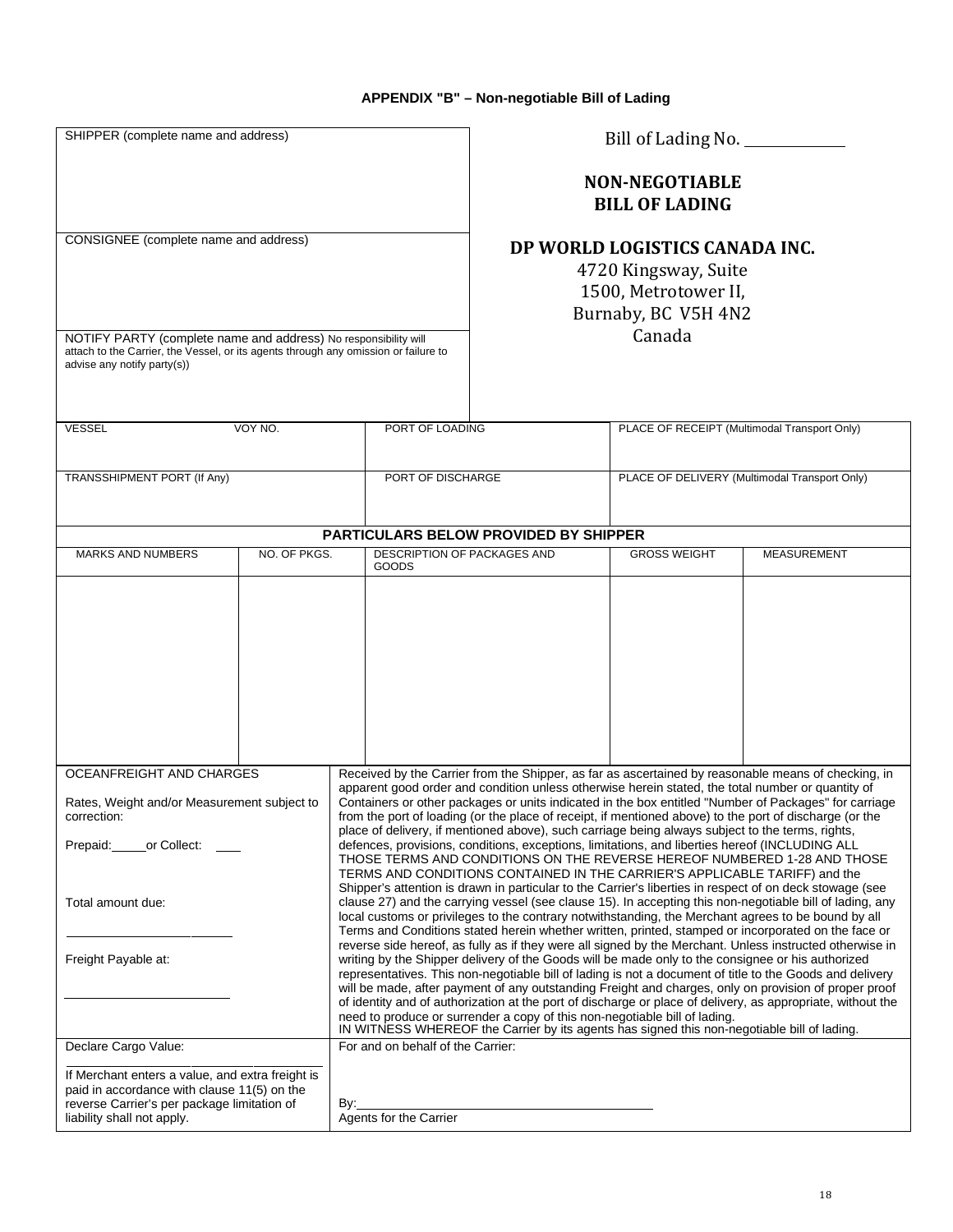#### **(Bill of Lading Reverse Side)**

#### **BILL OF LADING FOR PORT TO PORT SHIPMENT OR FOR COMBINED TRANSPORT**

#### **DEFINITIONS**

"Merchant" means and includes the Shipper, the Consignor, the Holder of this Bill of Lading, the Receiver and the Owner of the Goods all of whom are liable to the Carrier on a joint and several basis for the fulfilment of the Merchant obligations set out in this Bill of Lading.

"Carrier" means the issuer of this Bill of Lading as named on the face of it.

"Goods" includes any goods, wares, merchandise and articles of every kind whatsoever carried under this Bill of Lading.

"Hague Rules" means the provisions of the International Convention for Unification of certain Rules relating to Bills of Lading signed at Brussels on 25th August 1924.

"Hague-Visby Rules" means the Hague Rules as amended by the Protocol signed at Brussels on 23rd February 1968.

"Hamburg Rules" means the provisions of the United Nations Convention on the Carriage of Goods by Sea 1978.

"COGSA 1991" means the Carriage of Goods by Sea Act 1991 of Australia dated 1st November 1991.

"COGSA 1971/92" means the Carriage of Goods by Sea Act of the United Kingdom dated 8th April 1971 and also includes the provisions of the Act dated 16th July1992.

"COGSA 1936" means the Carriage of Goods by Sea Act of the United States of America approved on 16th April 1936

"MLA 2001" means Part 5, and applicable schedules, of the Marine Liability Act of Canada 2001.

"SDR's" means Special Drawing Rights as defined by the International Monetary Fund.

"Container" includes any type of Container, Trailer, Flat or Unit Load Device.

"Person" includes an individual, a firm and a body corporate.

#### **CONDITIONS**

#### **1. APPLICABILITY**

The provisions set out and referred to in this document shall apply if the transport as described on the face of the Bill of Lading is Port to Port or Combined Transport.<br>2. **CARRIER'S TARIFF** 

#### **2. CARRIER'S TARIFF**

The provisions of the Carrier's applicable Tariff, if any, are incorporated herein. Copies of such provisions are obtainable from the Carrier or his agents upon request or, where applicable, from a government body with whom the Tariff has been filed In the case of inconsistency between this Bill of Lading and the applicable Tariff, this Bill of Lading shall prevail.<br>3. WARRANTY

### **3. WARRANTY**

The Merchant warrants that in agreeing to the terms hereof he is the agent of and has the authority of the person owning or entitled to the possession of the Goods or any person who has a present or future interest in the Goods.

# **4. NEGOTIABILITY AND TITLE TO THE GOODS**

This Bill of Lading shall be non-negotiable.

(2) This Bill of Lading shall only be prima facie evidence of the taking in charge by the Carrier of the Goods as herein described, but not if the Goods are stowed in a Container, in which case this Bill of Lading shall only be prima facie evidence of receipt by the Carrier of the said Container.

#### **5. ISSUANCE OF THIS BILL OF LADING**

By issuance of this Bill of Lading the Carrier assumes liability subject to these Conditions and (1) For Port to Port or Combined Transport, undertakes to perform and/or in his own na

For Port to Port or Combined Transport, undertakes to perform and/or in his own name to procure the performance of the entire transport, from the place at which the Goods are taken in charge to the place designated for delivery in this Bill of Lading.<br>(2) When issued on a Combined Transport basis, the Carrier shall, subject to Clause 26 be When issued on a Combined Transport basis, the Carrier shall, subject to Clause 26 below, be responsible for the acts and omissions of any person of whose services he makes use for the performance of the Contract evidenced by this Bill of Lading.

(3)When issued on a Port to Port basis, the responsibility of the Carrier is limited to that part of the carriage from and during loading onto the vessel up to and during discharge from the vessel and the Carrier shall not be liable for any loss or damage whatsoever in respect of the Goods or for any other matter arising during any other part of the carriage even though charges for the whole carriage have been charged by the Carrier. The Merchant authorizes the Carrier as agent to enter into contracts on behalf of the Merchant with others for transport, storage, handling or any other services in respect of the Goods prior to loading and subsequent to discharge of the Goods from the vessel without responsibility for any act or omission whatsoever on the part of the Carrier or others and the Carrier may as such agent enter into contract with others on any terms whatsoever including terms less favourable than the terms in this Bill of Lading.

#### **6. DANGEROUS GOODS INDEMNITY**

(1) The Merchant shall comply with the rules which are mandatory according to any applicable national law or by reason of International Convention, relating to the carriage of Goods of a dangerous, hazardous or noxious nature, and shall in any case inform the Carrier in writing of the exact nature of the Goods including their specific danger, before Goods of a dangerous hazardous or noxious nature are placed in the charge of the Carrier, and indicate to the Carrier in writing the precautions to betaken.

(2) If the Merchant fails to provide information to the Carrier regarding the dangerous, hazardous or noxious nature of the Goods and the precautions to be taken, the Goods may at any place be unloaded, destroyed or rendered harmless, as circumstances may require, without compensation to the Merchant, and the Merchant shall be liable to the Carrier, its servants, sub-contractors and agents for all loss, damage, delay or expenses in connection with handling of said Goods or caused by saidGoods.

(3) If any Goods shipped with the knowledge of the Carrier as to their dangerous, hazardous or noxious nature shall become a danger to any vessel, vehicle, other cargo, or any terminal or cargo handling facility, the Goods may in like manner be unloaded or landed at any place or destroyed or rendered innocuous by the Carrier, without liability on the part of the Carrier, except General Average, if any.

### **7. DESCRIPTION OF GOODS AND MERCHANT'S PACKING**

The Merchant shall be deemed to have guaranteed to the Carrier the accuracy, at the time the Goods were taken in charge by the Carrier, of the description of the Goods, marks, numbers, quantity, weight and/or volume as furnished by him, and the Merchant shall defend, indemnify and hold harmless the Carrier against all loss, damage and expenses arising or resulting from inaccuracies in or inadequacy of such particulars.

(2) Without prejudice to Clause 8 (A) (2) (d), the Merchant shall be liable for any loss, damage or injury caused by faulty or insufficient packing of Goods or by faulty loading or packing within containers and trailers and on flats when such loading or packing has been performed by the Merchant or on behalf of the Merchant by a person other than the Carrier, or by defect or unsuitability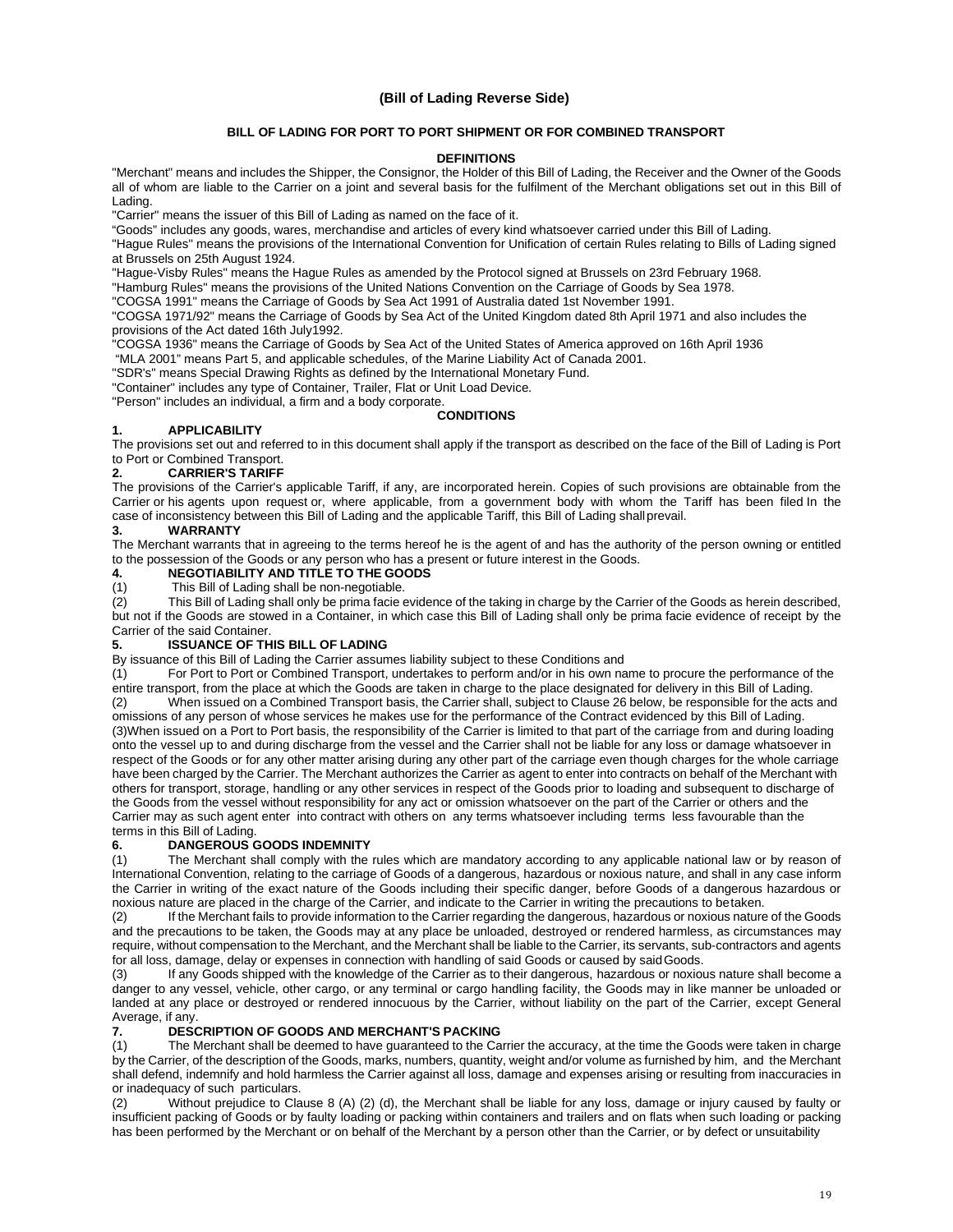of the containers, trailers or flats, when supplied by the Merchant, and shall defend, indemnify and hold harmless the Carrier against any additional expenses so caused.

(3) It is agreed that superficial rust, oxidation or any like condition due to moisture is not a condition of damage but is inherent to the nature of the Goods and acknowledgement of the receipt of the Goods in apparent good order and condition is not a representation that such conditions of rust, oxidation or the like did not exist on receipt.

(4)(a) The Merchant undertakes not to tender for transportation any Goods which require temperature control without previously giving written notice to the Carrier of their nature and particular temperature range to be maintained and in the case of a temperature controlled Container stuffed by or on behalf of the Merchant further undertakes that the Goods have been properly stuffed in the Container, that the Container has been properly prepared for the Goods, and its thermostatic controls have been properly set by the Merchant before receipt of the Container by the Carrier. If the said requirements are not complied with the Carrier shall not be liable

for any loss of or damage to the Goods by such non-compliance.<br>(b) ln addition to the foregoing, the Carrier shall not be liable In addition to the foregoing, the Carrier shall not be liable for any loss of or damage to the Goods arising from latent defects, derangement, breakdown, stoppage of the temperature controlling machinery, plant insulation or any apparatus of the Containers.

**8. EXTENT OF LIABILITY** Liability, if any, of the Carrier for loss or damage to the Goods is limited to the time between when the Carrier takes the Goods into his charge and the time of delivery.

(2) The Carrier shall, however, be relieved of liability for any loss or damage to the Goods if such loss or damage arises or results from:

(a) An act or omission of the Merchant, or person other than the Carrier acting on behalf of the Merchant or from whom the Carrier took the Goods in charge;

(b) act, neglect, or default of the master, mariner, pilot or the servants of the Carrier in the navigation or in the management of the ship;

(c) fire, unless caused by the actual fault or privity of the Carrier;

(d) handling, loading, storage or unloading of the Goods by the Merchant or any person acting on behalf of the Merchant;

(e) perils, dangers and accidents of the sea or other navigable waters;

(f) act of God;

(g) act of war;

(h) act of public enemies;

(i) arrest or restraint of princes, rulers or people, or seizure under legal process;

(j) quarantine restrictions;

(k) strikes or lock-outs or stoppage or restraint of labour from whatever cause, whether partial or general;

(l) riots and civil commotions; (m) saving or attempting to save life or property at sea;

(n) wastage in bulk or weight or any other loss or damage arising from inherent defect, quality or vice of the goods;

(o) insufficiency of packing;

(p) insufficiency or inadequacy of marks;

(q) latent defects not discoverable by due diligence;

(r)a nuclear incident;

(s) any cause or event which the Carrier could not avoid and the consequences whereof he could not prevent by the exercise of reasonable diligence;

(t)any other cause arising without the actual fault and privity of the Carrier, or without the fault or neglect of the agents or servants of the Carrier.

(3) The burden of proving that the loss or damage was due to one or more of the above causes or events shall rest upon the Carrier. When the Carrier establishes that, in the circumstances of the case, the loss or damage could be attributed to one or more of the causes and events specified in (b) to (t) above, it shall be presumed that it was so caused. The claimant shall, however, be entitled to prove that the loss or damage was not, in fact, caused wholly or partly by one or more of these causes orevents.<br>B. When in accordance with Clause 8 A.(1) the Carrier is liable to pay compensation in respect of loss

When in accordance with Clause 8 A.(1) the Carrier is liable to pay compensation in respect of loss or damage and the stage of transport where loss or damage occurred is known, the liability of the Carrier in respect of such loss or damage shall be - (i) determined by the provisions contained in any International Convention or National Law, which provisions

(a) cannot be departed from by private contract, to the detriment of the claimant, and

(b) would have applied if the claimant had made a separate and direct contract with the Carrier in respect of the particular stage of transport where the loss or damage occurred and received as evidence thereof any particular document which must be issued in order to make such International Convention or National Law applicable.

(ii)with respect to the transportation in the United States of America or in Canada to the Port of Loading or from the Port of Discharge, the responsibility of the Carrier shall be to procure transportation by carriers (one or more) and such transportation shall be subject to the inland carriers' contracts of carriage and tariffs and any law compulsorily applicable.

#### **9. CONTAINERS**

(1) Goods may be stuffed by the Carrier in or on Containers and Goods may be stuffed with other Goods.

(2) The terms of this Bill of Lading shall govern the responsibility of the Carrier in connection with or arising out of the supply of a Container to the Merchant, whether supplied before or after the Goods are received by the Carrier or delivered to theMerchant. (3) If a Container has been stuffed by or on behalf of the Merchant:

(A) the Carrier shall not be liable for loss or damage to the Goods;

(i) caused by the manner in which the Container has been stuffed;

(ii) caused by the unsuitability of the Goods for carriage in Containers;

(iii)caused by the unsuitability or defective condition of the Container provided that where the Container has been supplied by or on behalf of the Carrier, this paragraph (iii) shall only apply if the unsuitability or defective condition arose (a) without any want of due diligence on the part of the Carrier or (b) would have been apparent on reasonable inspection by the Merchant at or prior to the time when the Container was stuffed;

(iv) if the Container is not sealed at the commencement of the Carriage except where the Carrier has agreed to seal the Container. (B)the Merchant shall defend, indemnify and hold harmless the Carrier against any loss, damage, claim, liability or expense whatsoever arising from one or more of the matters covered by (A) above except for (A) (iii)(a).

(4) Where the Carrier is instructed to provide a Container, in the absence of a written request to the contrary, the Carrier is not under an obligation to provide a Container of any particular type or quality.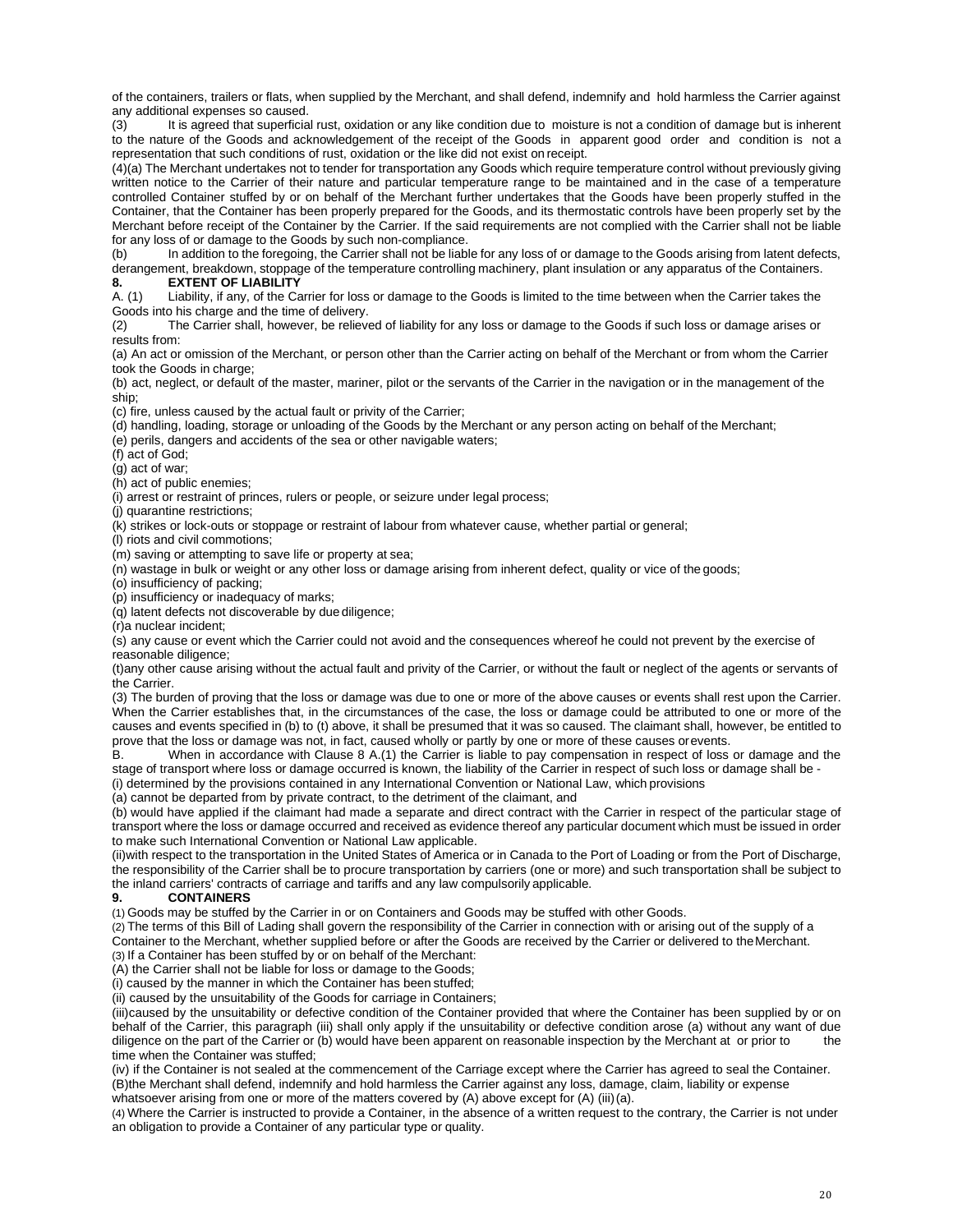#### **10. PARAMOUNT CLAUSE**

(1) This Bill of Lading insofar as it relates to sea carriage of the Goods by any vessel whether named herein or not shall have effect subject to the Hague Rules or any legislation making such Rules or the Hague-Visby Rules compulsorily applicable to this Bill of Lading and the provision of the Hague Rules or applicable legislation shall be deemed incorporated herein. The Hague Rules (or COGSA 1936 if this Bill of Lading is subject to U.S. law) shall apply to the carriage of Goods by inland waterways and reference to carriage by sea in such Rules or legislation shall be deemed to include reference to inland waterways. If and to extent that provisions of the Harter Act of the United States of America 1893 would otherwise be compulsorily applicable to regulate the Carrier's responsibility for the Goods during any period prior to loading on or after discharge from the vessel, the Carrier's responsibility shall instead be governed by the provisions of Clause 8, but if such provisions are found to invalid such responsibility shall be subject to COGSA 1936

(2) The Carrier shall be entitled (and nothing in this Bill of Lading shall operate to limit or deprive such entitlement) to the full benefit of, and rights to, all limitations of or exemptions from liability and all rights conferred or authorized by any applicable law, statute or regulation of any country including, but not limited to, where applicable any provisions of sections 4281 to 4287, inclusive, of the Revised Statutes of the United States of America and amendments thereto and where applicable any provisions of the laws of the United States of America

#### **11. LIMITATION AMOUNT**

(1)When the Carrier is liable for compensation in respect of loss or damage to the Goods, such compensation shall be calculated by reference to the value of such Goods at the place and time they are delivered to the Consignee or should have been so delivered. (2)The value of the Goods shall be fixed according to the current commodity exchange price, or, if there be no such price, according

to the current market price, or, if there be no commodity exchange price or current market price, by reference to the normal value of Goods of the same kind and quality.

(3) Except where otherwise provided in this Bill of Lading, compensation shall not exceed 2 SDR's per kilo of the gross weight, or 666.67 SDR's per package or unit, of Goods lost or damaged, whichever shall be the greater. SDR's shall be calculated as at the date when settlement is agreed or judgment made. However, the Carrier shall not, in any case, be liable for an amount greater than the actual loss to the person entitled to the claim.

(4)Where the Hague Rules, Hague-Visby Rules or COGSA 1991 or COGSA 1936 or Hamburg Rules apply, the Carrier shall not, unless a declared value has been noted in accordance with paragraph 5 of this Clause, be or become liable for any loss or damage to or in connection with the Goods in an amount per package or shipping unit in excess of the package or shipping unit limitation as laid down by the applicable Rules or Act or any legislation making these Rules compulsorily applicable to this Bill of Lading. Such limitation amount, according to COGSA 1971/92 and COGSA 1991 and MLA 2001 is a sum of 2 SDR's per kilo of the gross weight, or 666.67 SDR's per package or shipping unit, of the Goods lost or damaged, whichever shall be the greater, and according to COGSA 1936 is US\$500 per package or shipping unit, of the goods lost or damaged and according to Hamburg Rules is a sum of 2.50 SDR's per kilo of the gross weight, or 835 SDR's per package or shipping unit, of the Goods lost or damaged, whichever shall be the greater. If no other limitation amount is applicable under the relevant compulsory legislation, the limitation shall be according to MLA 2001.

(5)The Carrier's liability, if any, may be increased to a higher value by the Shipper making a declaration, in writing, of the Goods valuation on delivery to the Carrier of the Goods for shipment, such valuation to be inserted on the front of this Bill of Lading, in the space provided, and extra freight paid if required by the Carrier. In such case, if the actual value of the Goods shall exceed such declared value, the value shall nevertheless be deemed to be the declared value and the Carrier's liability, if any, shall not exceed the declared value and any partial loss or damage shall be adjusted pro rata on the basis of such declared value.

(6) Where a Container is used to consolidate Goods and such Container is stuffed by the Carrier, the number of packages or shipping units stated on the face of this Bill of Lading in the box provided shall be deemed the number of packages or shipping units for the purpose of any limit of liability per package or shipping unit provided in any International Convention or national law relating to the carriage of goods by sea. Except as aforesaid the Container shall be considered the package, or shipping unit. The words 'shipping unit' shall mean each physical unit or piece of cargo not shipped in a package, including articles or things of any description whatsoever, except Goods shipped in bulk, and irrespective of the weight or measurement unit employed in calculating freight charges. As to Goods shipped in bulk, the limitation applicable thereto shall be the limitation provided in such convention or law which may be applicable and in no event shall anything herein be construed to be a waiver of limitation as to Goods shipped in bulk.

#### **12. DELAY, CONSEQUENTIAL LOSS, ETC.**

(1) Arrival times are not guaranteed by the Carrier, and the Carrier is not liable for any loss, damage or expenses caused by any delay in delivery of the Goods. Further, the Carrier is not liable for any loss of profit or consequential loss or damage howsoever caused, including if caused by reason of any delay in delivery of the Goods. If, despite the foregoing, the Carrier is held liable in respect of delay, consequential loss or damage, other than loss of or damage to the Goods, the liability of the Carrier shall be limited to two and a half times the freight payable for the goods delayed but not exceeding the total freight payable under the contract of carriage or the value of the Goods as determined in Clause 11 whichever is the lesser sum.

(2)If at any time the carriage is or is likely to be affected by any hindrance, risk, delay, difficulty or disadvantage of any kind (including the condition of the Goods), whensoever and wheresoever arising (whether or not the carriage has commenced) the Carrier may:

(a)without notice to the Merchant abandon the carriage of the Goods and where reasonably possible place the Goods or any part of them at the Merchant's disposal at any place which the Carrier may deem safe and convenient, whereupon the responsibility of the Carrier in respect of such Goods shall cease;

(b) without prejudice to the Carrier's rights subsequently to abandon the Carriage under (a) above, continue the carriage. In any event the Carrier shall be entitled to full charges on Goods received for carriage and the Merchant shall pay any additional costs resulting from the above-mentioned circumstances.

(3)The liability of the Carrier in respect of the Goods shall cease on the delivery or other disposition of the Goods in accordance with the orders or recommendations given by any Government or Authority or any person acting or purporting to act as or on behalf of such Government or Authority.<br>13. DEFENCES

#### **13. DEFENCES**

The defences and limits of liability provided for in these Conditions shall apply in any suit or action against the Carrier for loss of or damage or delay to the Goods whether the suit or action be founded in contract or in tort

#### **14. LIABILITY OF OTHER PERSONS**

(1) Any person or vessel whatsoever, including but not limited to, the Carrier's servants or agents, any independent contractor or his servants or agents, and all others by whom the whole or any part of the contract evidenced by this Bill of Lading,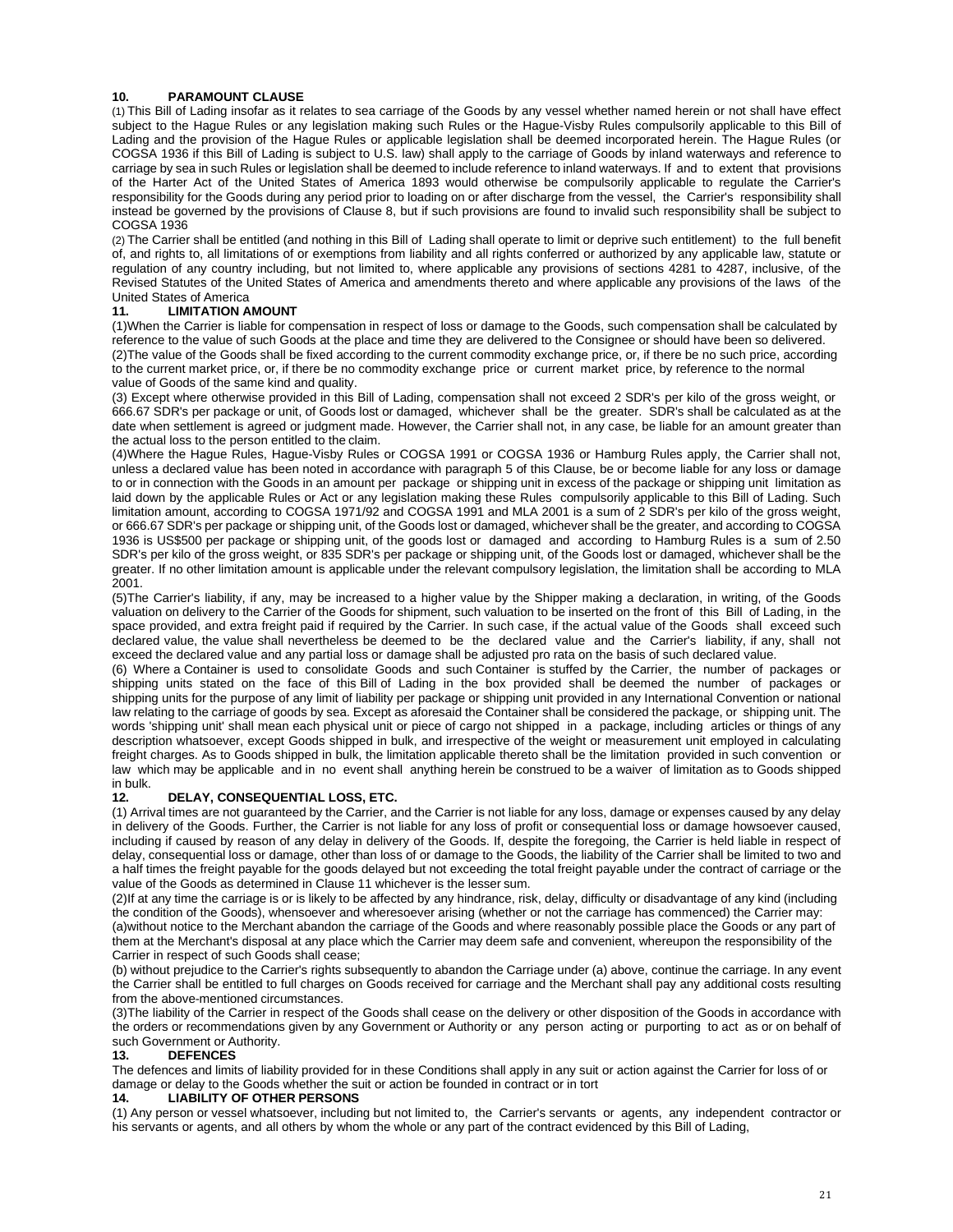whether directly or indirectly, is procured, performed or undertaken, shall have the benefit of all provisions in this Bill of Lading benefiting the Carrier as if such provisions were expressly for his benefit and in entering into this contract the Carrier to the extent of these provisions, does so not only on his own behalf but also as agent or trustee for such persons and vessels and such persons and vessels shall to this extent be or be deemed to be parties to thiscontract

(2) The aggregate of the amounts recoverable from the Carrier and the persons referred to in paragraph (2) of Clause 5 shall in no case exceed the limits provided for in these conditions.

#### **15. METHOD AND ROUTE OF TRANSPORTATION**

(1) The Carrier may at any time, with or without notice to the Merchant, use any means of transport or storage whatsoever; load or carry the Goods on any vessel whether named on the front hereof or not; stow the Goods, whether containerized or not, on or under deck; transfer the Goods from one conveyance to another including transhipping or carrying the same on a vessel other than that named on the front hereof or by any other means of transport whatsoever; at any place unpack or remove Goods which have been stuffed in or on a Container and forward the same in any manner whatsoever; proceed at any speed and by any route in the Carrier's discretion (whether or not the nearest or most direct or customary or advertised route) and proceed to or stay at any place whatsoever once or more often and in any order; load or unload the Goods from any conveyance at any place; comply with any orders or recommendations given by any Government or Authority or any person or body acting or purporting to act as or on behalf of such Government or Authority or having under the terms of the insurance on the conveyance employed by the Carrier the right to give orders or directions; permit the vessel to proceed with or without pilots, to tow or be towed or be dry-docked; permit the vessel to carry livestock, Goods of all kinds, dangerous or otherwise, contraband, explosives, munitions or warlike stores and sail armed or unarmed. (2) The liberties set out in paragraph (1) of this Clause may be invoked by the Carrier for any purposes whatsoever whether or not connected with the Carriage of the Goods. Anything done in accordance with paragraph (1) of this Clause or any delay arising there from shall be deemed to be within the contractual Carriage and shall not be a deviation of whatsoever nature ordegree.

(3) Subject to Clause 5, the Carrier has the authority to subcontract on any terms whatsoever the whole or any part of the carriage of

#### Goods.<br>**16. 16. DELIVERY**

If delivery of the Goods or any part thereof is not taken by the Merchant, at the time and place when and where the Carrier is entitled to call upon the Merchant to take delivery thereon, the Carrier shall be entitled to store the Goods or any part thereof at the sole risk of the Merchant, where upon the liability of the Carrier in respect of the Goods or that part thereof stored as aforesaid (as the case may be) shall wholly cease and the cost of such storage (if paid by or payable by the Carrier or any agent of sub-contractor of the Carrier) shall forthwith upon demand be paid by the Merchant to the Carrier.

#### **17. BOTH-TO-BLAME COLLISION**

If the vessel on which the Goods are carried (the carrying vessel) comes into collision with any other vessel or object (the non- carrying vessel or object) as a result of the negligence of the non-carrying vessel or object or the owner of, charterer of or person responsible for the non-carrying vessel or object, the Merchant undertakes to defend, indemnify and hold harmless the Carrier against all claims by or liability to (and any expense arising therefrom) any vessel or person in respect of any loss of, or damage to, or any claim whatsoever of the Merchant paid or payable to the Merchant by the non-carrying vessel or object, or the owner of, charterer of or person responsible for the non-carrying vessel or object and set off, recouped or recovered by such vessel, object or person(s) against the Carrier, the carrying vessel or her owners or charterers. The foregoing provisions shall also apply where the owners, operators or those in charge of any vessel or vessels or objects other than, or in addition to, the colliding vessels or objects are at fault in respect of a collision or contact.

#### **18. FREIGHT AND CHARGES**

(1) Freight shall be paid in cash, or in such other manner as agreed by the Carrier, without discount and, whether prepayable or payable at destination, shall be considered as earned on receipt of the Goods by the Carrier and not to be returned or relinquished in any event.

(2) Freight and all other amounts mentioned in this Bill of Lading are to be paid in the currency named in the Bill of Lading or, at the Carrier's option in the currency of the country of dispatch or destination at the highest rate of exchange for Bankers Sight Bills current for prepayable Freight on the day of dispatch and for Freight payable at destination on the day when the Merchant is notified of arrival of the Goods there or on the day of withdrawal of the delivery order, whichever rate is the higher, or at the option of the Carrier on the date of the Bill of Lading.

(3) All dues, taxes and charges or other expenses in connection with the Goods shall be paid by theMerchant.

(4) The Merchant shall reimburse the Carrier in proportion to the amount of Freight for any costs for deviation or delay or any other increase of costs of whatever nature caused by war, warlike operations, epidemics, strikes, governments or forcemajeure.

(5) The Merchant warrants the correctness of the declaration of contents, insurance, weight, measurement or value of the Goods but the Carrier reserves the right, but has no obligation, to have the contents inspected and the weight, measurement and value verified. If on such inspection it is found the declaration is not correct it is agreed that a sum equal either to five times the difference between the correct figure and the Freight charged, or to double the correct Freight less the Freight charged whichever sum is the smaller, shall be payable as liquidated damage to the Carrier for his inspection costs and losses of Freight on other Goods notwithstanding any other sum having been stated on the Bill of Lading as Freight payable.<br>19. LIEN

#### **19. LIEN**

The Carrier shall have a lien on Goods and any documents relating thereto for all sums whatsoever due at any time to the Carrier from the Merchant, including sums due to the Carrier from the Merchant arising from any other contract, and for General Average contributions on whomsoever due and for the costs of recovering the same and the Carrier shall have the right to sell the Goods and documents by public auction or private treaty, without notice to the Merchant and at the Merchant's expense and without any liability towards the Merchant.<br>20. **GENERAL** 

#### **20. GENERAL AVERAGE**

(1) The Carrier may declare General Average which shall be adjustable according to the York/Antwerp Rules of 1994 at any place at the option of the Carrier and the New Jason Clause as approved by BIMCO is to be considered as incorporated herein and the Merchant shall provide such security as may be required by the Carrier in this connection.

(2) Notwithstanding (1) above, the Merchant shall defend, indemnify and hold harmless the Carrier in respect of any claim (and any expense arising therefrom) of a General Average nature which may be made on the Carrier and shall provide such security as may be required by the Carrier in this connection.

(3) The Carrier shall be under no obligation to take any steps whatsoever to collect security for General Average contributions due to the Merchant.